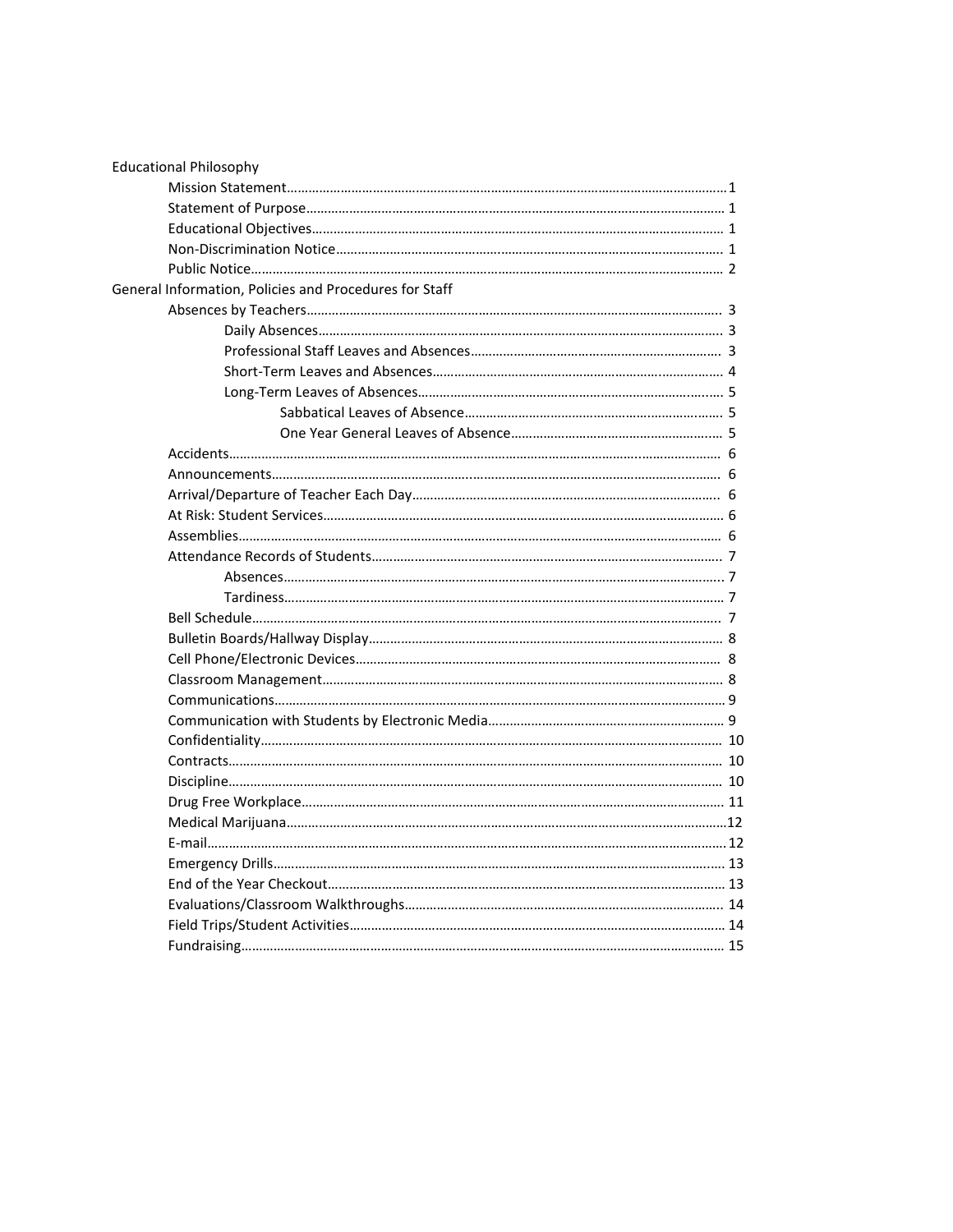| Prohibition Against Sexual Harassment And Retaliation Under Title IX24 |  |
|------------------------------------------------------------------------|--|
|                                                                        |  |
|                                                                        |  |
|                                                                        |  |
|                                                                        |  |
|                                                                        |  |
|                                                                        |  |
|                                                                        |  |
|                                                                        |  |
|                                                                        |  |
|                                                                        |  |
|                                                                        |  |
|                                                                        |  |
|                                                                        |  |
|                                                                        |  |
|                                                                        |  |
|                                                                        |  |
|                                                                        |  |
|                                                                        |  |
|                                                                        |  |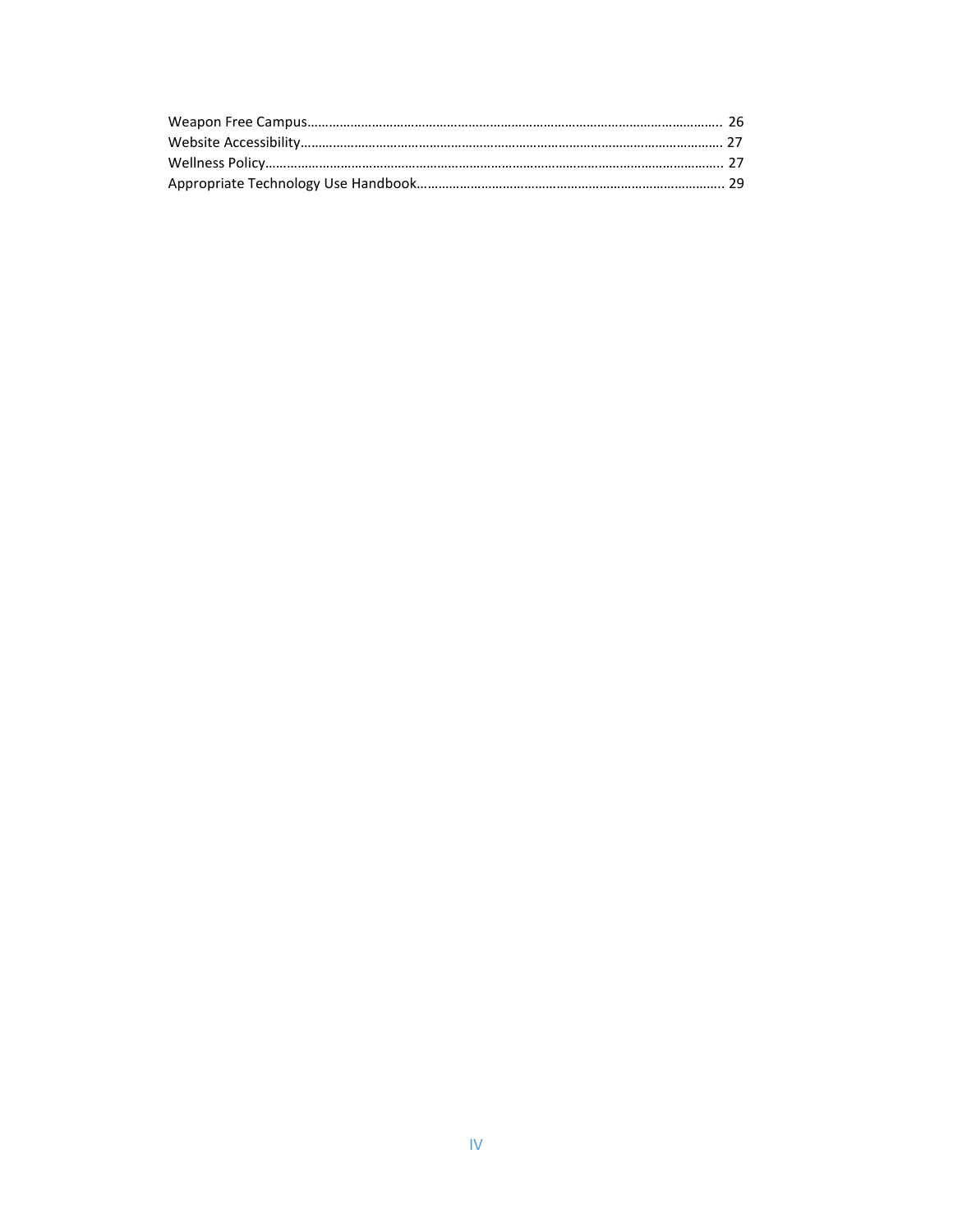## **EDUCATIONAL PHILOSOPHY**

# **Mission Statement: "Preparing our Students Today for the Challenges of Tomorrow"**

#### **STATEMENT OF PURPOSE**

The Valley R-VI School District affirms that the perpetuation of democracy is dependent upon an educated citizenry, that the public schools contribute to opportunity among our people and that education is the greatest constructive force at the disposal of democratic people for the solution of their problems. The Valley R-VI School District affirms that the purpose of education is the development of each individual for the fullest participation in the American democratic society: those social, civil, economic, and vocational competencies are as important as academic literacy.

Moral, ethical, and spiritual values have been from the first an indispensable and significant part of the program of the American public schools. The Valley R-VI School District shall continue to employ every means possible to instill high moral principles in our children and youth and join with the home, churches, and all other constructive community agencies for this purpose.

#### **EDUCATIONAL OBJECTIVES**

It is the obligation of the Valley R-VI School District to provide the best possible educational opportunities for its children with the limits of our financial ability. These educational opportunities should be broad enough whereby each person in school may:

1. Become aware of his/her own interests, abilities, and potentialities.

2. Evolve a plan whereby his/her own growth in terms of interests, abilities, and potentialities can be assured.

3. Develop and maintain good health, proper health habits, and physical fitness. Develop dress and grooming habits that will not in any way detract from the normal educational process.

4. Become proficient in the areas of language arts, science, social studies, math, and health/P.E.

5. Become equipped for happy and successful living in a vocation for which he/she is well adapted.

6. Be prepared for enjoyable living through the development of an appreciation of art, music, and literature and the development of skills in certain hobbies and recreational activities.

7. Be prepared for and participate in the social, economic, political, and ethical responsibilities as an active American and world citizen.

8. Be trained in our democratic way of life so that he/she will have knowledge of the development of our country, our patriotic leaders, our institutions, our songs, and our American heritage.

9. Develop critical thinking skills/problem-solving skills that will help students adapt and cope in an everchanging society.

#### **NON-DISCRIMINATION**

The Board of Education believes in the right of every student to receive equal opportunities in all educational programs and activities conducted by the district. In addition, the right of every qualified individual to expect fair and equal treatment both as applicants for employment and as employees. It is the policy of the Board to accord equal consideration and impartial treatment regardless of race, color, national origin, ancestry, religion, socioeconomic status, sex, age, handicapping conditions, or organizational memberships. This policy will prevail in all matters concerning the staff, the students, the public, the educational programs and services of the district, and individuals with whom the Board does business.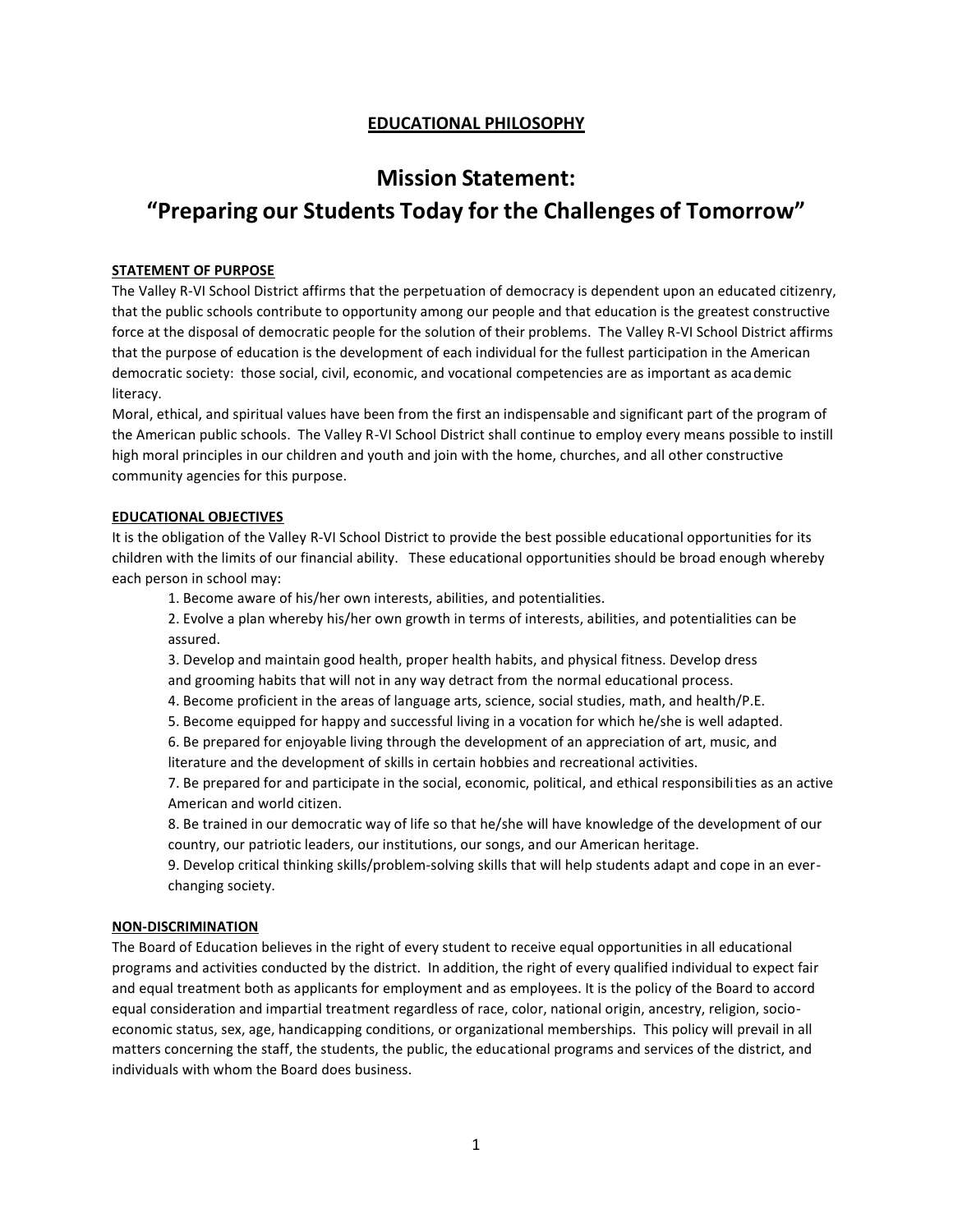#### **NON-DISCRIMINATION** (Continued)

In keeping with the requirements of federal and state law, this school district strives to remove any vestige of discrimination in employment, assignment, and promotion of personnel; in educational programs, offerings, services, and vocational opportunities offered to students; in the assignment of students to schools and classes; in student discipline; and in the location and use of facilities and educational materials. The Board will designate an individual to act as the district's nondiscrimination compliance coordinator and ensure that the coordinator's name, business address, and telephone number, as well as the statements of nondiscrimination by the district, are published for/distributed to patrons, employees, and students on an annual basis.

The Board shall continue all necessary actions to ensure that discrimination does not occur in the educational program, employment practices, or activities in the school district.

#### **PUBLIC NOTICE**

All public schools are required to provide a free and appropriate public education to all students with disabilities, including those attending private/parochial schools, beginning on the child's third birthday through age twentyone (21), regardless of the child's disability. Disabilities include: learning disabilities, mental retardation, behavior disorders/emotional disturbances, speech disorders (voice, fluency, or articulation), language disorders, visually impaired, hearing impaired, physically/other health impaired, multi-handicapped, deaf/blind, autism, early childhood special education, and traumatic brain injury.

All public schools are required to provide parents the right to inspect and review personally identifiable information collected and used or maintained by the district relating to their children. Parents have the right to request amendment of these records if they feel the information is inaccurate, misleading, or violates the privacy or other rights of their children. Parents have the right to file complaints with the U.S. Department of Education or the Department of Elementary and Secondary Education concerning alleged failures by the district to meet the requirements of the Family Educational Rights and Privacy Act (FERPA).

The district has developed a Local Compliance Plan for implementation of Special Education, and this plan is available for public review during regular school hours on the days that school is in session in the Office of the Superintendent of Schools.

Public schools in the State of Missouri are required to conduct an annual census of all children with disabilities or suspected disabilities from birth through age twenty (20) who reside in the district or who parent/legal guardian resides in the district. This census is compiled as of May 1st each year. This information is treated as confidential and submitted to the Missouri Department of Elementary and Secondary Education. Information to be collected includes: name of each child; parent/legal guardian's name/address; birth date and age of each child; and each child's disability or suspected disability. Should the district fail to submit an annual census, the State Board of Education may withhold state aid until the census is submitted. If you have a child with a disability or know of a child with a disability who is not attending the public school, please contact your school district.

Dr. Michael Silvy, Superintendent Valley R-VI School District #1 Viking Drive Caledonia, Missouri 63631 Phone: (573) 779-3446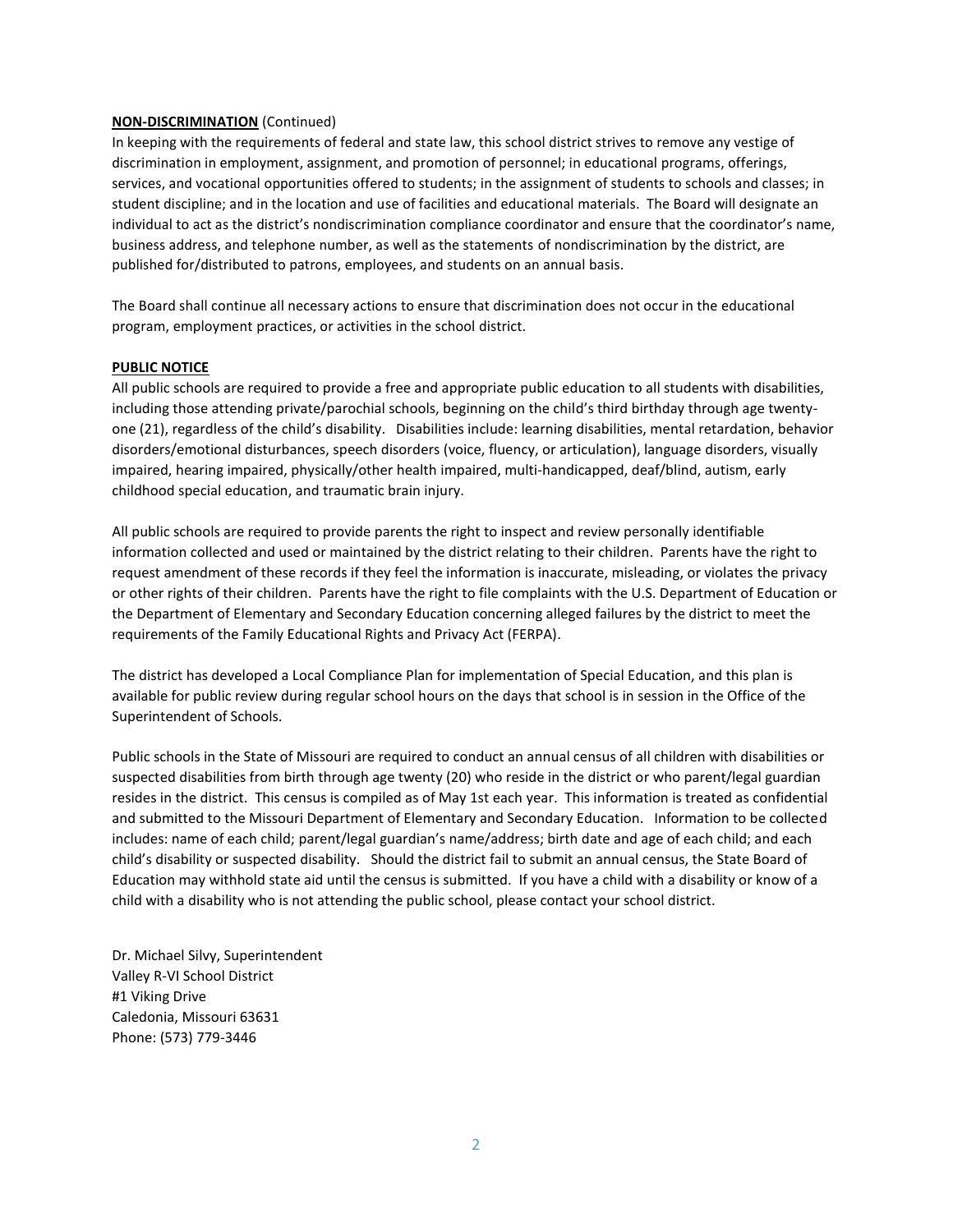#### **GENERAL INFORMATION, POLICIES AND PROCEDURES**

The principal shall be responsible for supervising teachers in maintaining an environment conducive to instruction. Teachers shall be responsible to principals in matters of general policies, teacher responsibilities, classroom management and control, and other routines necessary for orderly operation of the building.

#### **ABSENCES BY TEACHER**

#### **DAILY ABSENCES**

Staff are entitled to 10 sick/personal days each year. No more than three personal days may be used consecutively without prior approval from the superintendent. It is important to remember, however, that students benefit from their teacher being present at school and teachers should make every effort to be here.

**If teacher is aware of needing to miss work at least 48 hours prior to absence(s), teacher needs to fill out a Request for Substitute Form and turn it into Central Office to be approved or denied by superintendent.** The substitute teacher, if needed, will be assigned through the superintendent's office. Upon return from absence, the teacher needs to return to Central Office to sign paperwork.

**In the case of a teacher needing to ask off work with less than 48 hours' notice, the request needs to be made with the building secretary.** If requesting a sub that day, teachers should call their building secretary at home by 6:30 A.M. to obtain a substitute. If a teacher cannot reach the secretary for any reason, then the building principal should be contacted.

**Substitutes**—To facilitate order in your classroom during your absence, be sure to furnish the substitute with clear and definite assignments. Also, you need to leave in an obvious place a substitute folder containing the following:

- 1. Grade book or roster and seating chart
- 2. Your daily schedule
- 3. Location of books, equipment needed, breakfast/lunch sheets, etc.
- 4. All copies of work students are expected to complete
- 5. General expectations and classroom rules
- 6. Name and location of a colleague who might help a substitute teacher

In cases of advance notice of daily absence, **teachers are to arrange to trade duties with another teacher for their morning/lunch/afternoon duties**. In cases of no advance notice of daily absence, teachers should notify the principal/secretary of any morning/lunch duties at time of call. A substitute teacher may be required to take a morning or lunch duty. If this is not possible, another teacher will be used. The teacher missing the assigned duty will be required to repay the teacher for the missed assigned duty.

#### **PROFESSIONAL STAFF LEAVES AND ABSENCES**

The Board believes that the provisions of leaves for the professional staff help to attract and retain faculty who will continue to grow professionally, maintain their physical health and have a feeling of security. The Board believes that can best be accomplished in the following ways:

- 1. Encourage employees to take necessary time to recuperate from illness.
- 2. Provide employees with income in the event of illness or accident.
- 3. Provide a way for employees to arrange for absence in the event of an emergency.
- 4. Cooperate with the employees in arranging time for the performance of certain obligations or for other personal purposes that can be accomplished only during school time.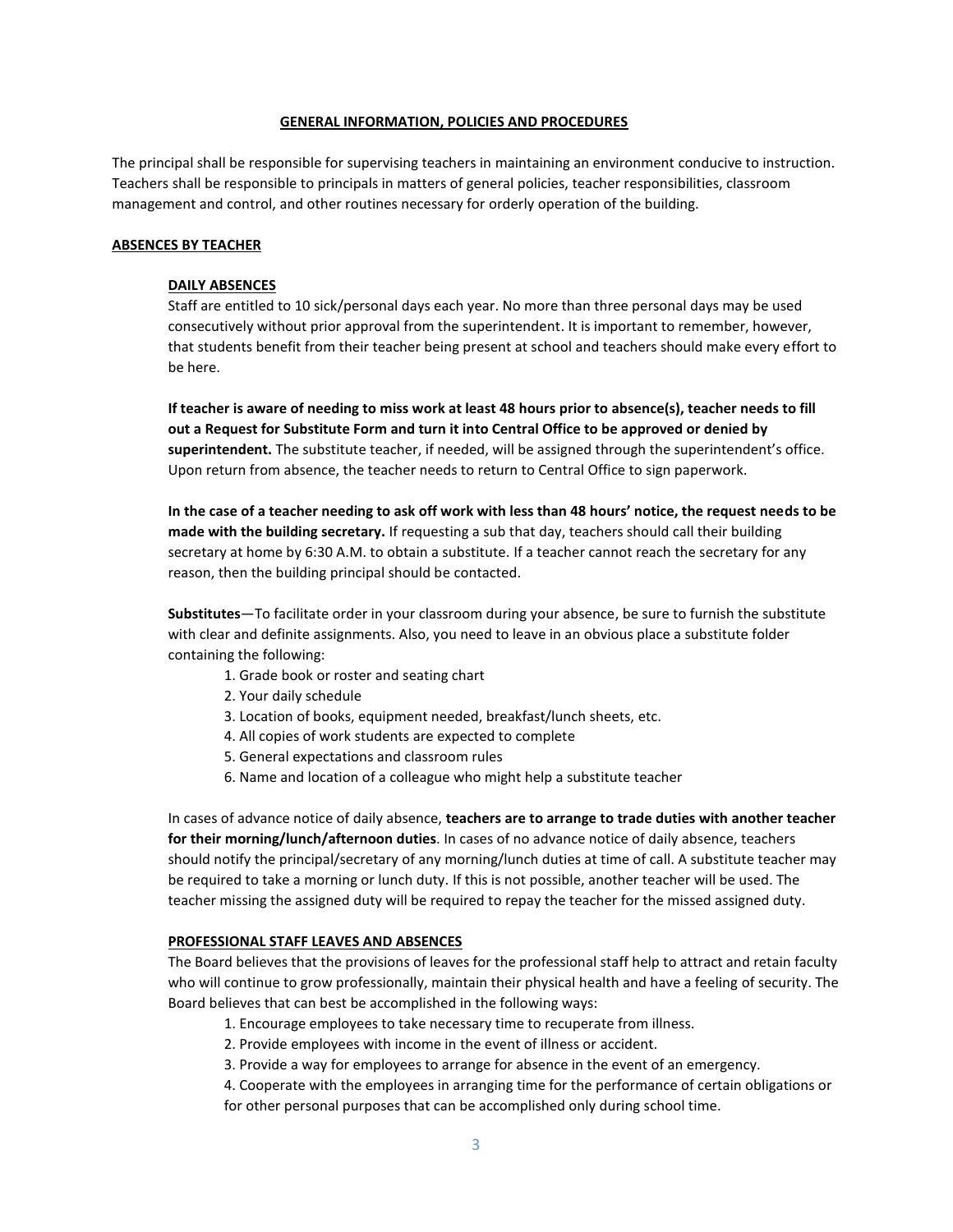#### **SHORT-TERM LEAVES AND ABSENCES**

The following leaves with pay will be accorded full-time professional staff employees:

1. Certified staff employees will be entitled to ten (10) days of sick/personal leave.

2. Sick Leave: In the situation of an employee only missing a few hours, absences will be recognized on a per hour basis. Unpaid leave shall not be considered sick leave for any purpose. Absences may be charged against sick leave for the following reasons:

a. Illness, temporary disability\*, or permanent disability of the employee. The building principal, the Superintendent, and the Board reserve the right to require a physician's certification attesting to the illness or disability of the claimant and/or inclusive dates of the employee's incapacitation if the absence is for more than ten consecutive days.

b. Illness, injury

c. A district employee shall not be entitled to use sick days during the period the employee receives Workers' Compensation for time lost or work-related accidents.

*The Superintendent may temporarily approve additional leave less substitute's pay in cases of prolonged*  illness where all other leave has been used. This approval is subject to affirmation by the Board of *Education at their next meeting. If the Board affirms the approval, any changes in compensation will become effective immediately.* 

*3.* Bereave- Employees shall be entitled to since  $\mathbb{R}$  and  $\mathbb{R}$  defined to since  $\mathbb{R}$  defined to since  $\mathbb{R}$  and  $\mathbb{R}$  defined to since  $\mathbb{R}$  and  $\mathbb{R}$  defined to since  $\mathbb{R}$  and  $\mathbb{R}$  defin

4. Personal Leave: Professional staff members may use their short-term leave days as personal days; however, they may not use more than three (3) days consecutively. Personal leave may not be granted on the day preceding or following a holiday. In cases of unusual circumstances not specifically covered by these regulations, leave shall be approved by the building principal. Appeal of said decisions may be directed to the Superintendent. If still unresolved, it may be referred to the Board of Education.

5. Pregnancy and Childbirth Leave: The employee shall notify her building principal as soon as she knows she is pregnant. The employee shall continue in the performance of her duties as long as she is able to do so, and as long as her ability to perform crucial duties is not impaired, based on medical opinion.

The employee shall be granted sick leave during periods of pregnancy-related disability; and if necessary, an unpaid leave of absence will begin for the time recommended by her physician. The employee shall return to duty within six weeks after childbirth or adoption or is physically able, based on medical opinion. This paragraph creates no rights extending beyond the contracted period of employment. Any additional time must have a specific statement of disability from the attending physician. The employee may request in writing leave without pay beyond the actual period of physical disability in order to care for the newborn or newly adopted child. *Pregnant employees shall be treated the same as other employees who are similar in their ability or inability to work for all purposes under this policy.*

6. Professional Leave: Teachers may be granted professional leave by notifying the building principal and with subsequent approval of the Superintendent.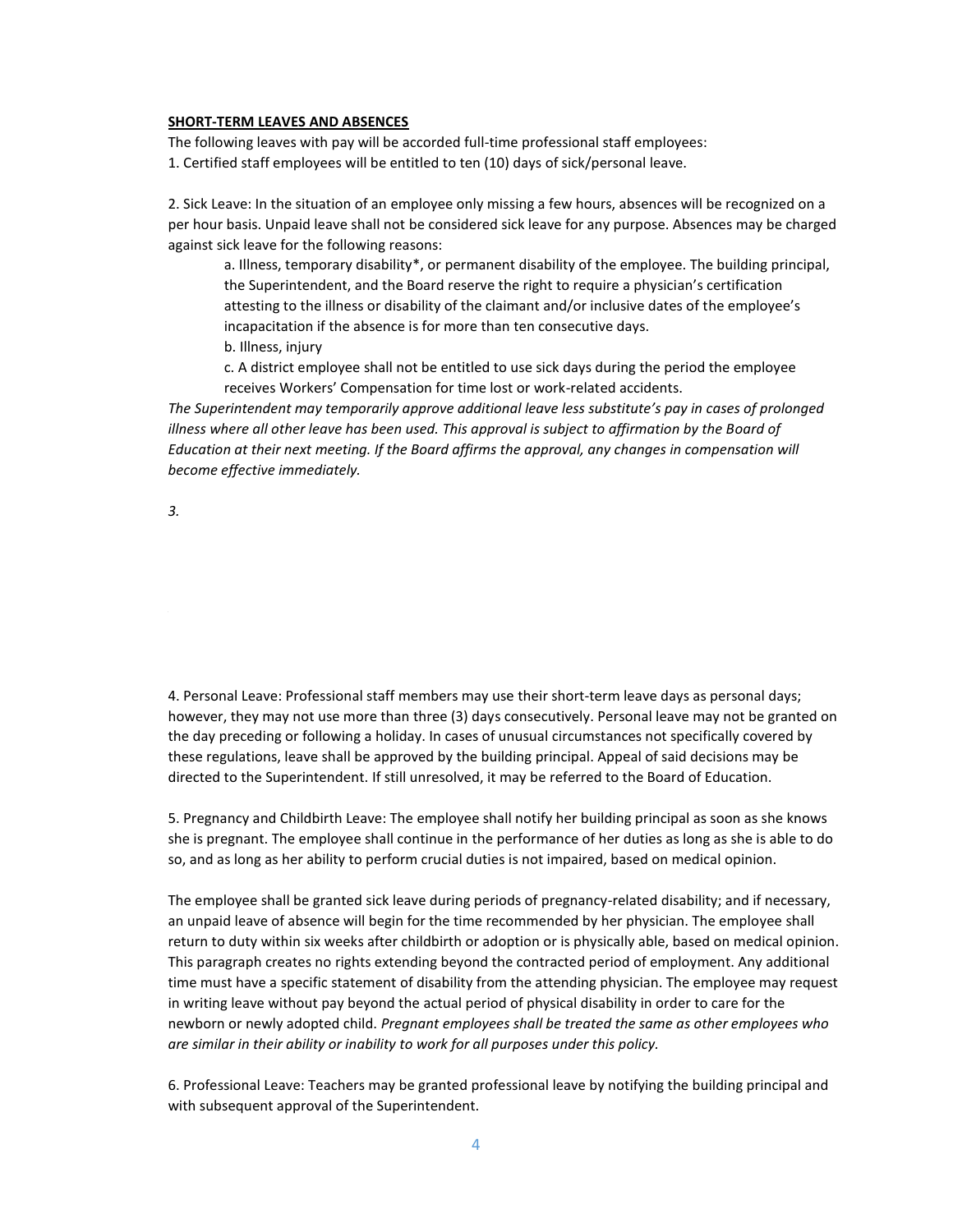Professional staff members who are employed on a nine-month basis will have 1/180 of this annual salary deducted for each day of absence not covered by sick, personal, or professional leave. Unusual cases will be discussed by the administration and Board of Education.

\*The Board considers child-bearing a temporary disability. Any professional staff employee requesting a short-term leave for that purpose shall be afforded all privileges and restrictions of this policy.

\*\*The Board defines "immediate family" to include an employee's spouse, parents, children, mother-in-law, father-in-law, grandparents, aunts, uncles, grandchildren, brothers, sisters, brothers-in-law, sisters-in-law, nieces, and nephews.

#### **LONG-TERM LEAVES OF ABSENCE**

The Board of Education recognizes that the personal welfare and the professional growth of its employees may require occasional extended absences from duty. Therefore, the Board may grant the following longterm leave of absence under specified conditions:

- 1. **Sabbatical Leaves of Absence** The Board of Education may grant sabbatical leaves of absence to certified employees for further professional study at the graduate level under the following conditions:
	- a. The leave of absence shall be based upon a written request by the employee and the recommendation of the Superintendent of schools and shall not be granted for a period longer than one year.
	- b. The employee must have been employed by the district for not less than six consecutive years immediately preceding the request.
	- c. The employee shall request the leave ninety days prior to the end of the school year preceding the leave period.
	- d. The Board of Education shall be able to make satisfactory arrangements for the performance of the ordinary duties of the employee during the period for which the leave of absence is requested.
	- e. The leave of absence shall be without pay by the school district.
	- f. If the employee has tenure status, the leave shall not affect that status.
	- g. Upon returning from leave, the employee will be reinstated at the proper position on the salary schedule—losing only that time during which regular duties were not performed.
- 2. **One-Year General Leave of Absence** The Board of Education may grant a one-year general leave of absence for reasons other than the continuation of professional study. For example, illness, childrearing, military, or other personal reasons. These leaves will be subject to the following conditions:
	- a. The leave of absence shall be based upon a written request by the employee. It shall coincide with the school year and not be for a period of more than one year. Exceptions may be granted for military service.
	- b. The employee shall have been employed by the district for not less than six consecutive years immediately preceding the request.
	- c. The employee shall request the leave ninety days prior to the end of the school year proceeding the leave period.
	- d. The Board of Education shall be able to make satisfactory arrangements for the performance of the ordinary duties of the employee during the period for which the leave of absence is requested.
	- e. The Board of Education shall determine whether the employee has provided valid reasons for a leave. Also, the number of leaves granted in any one year shall be left to the discretion of the Board of Education.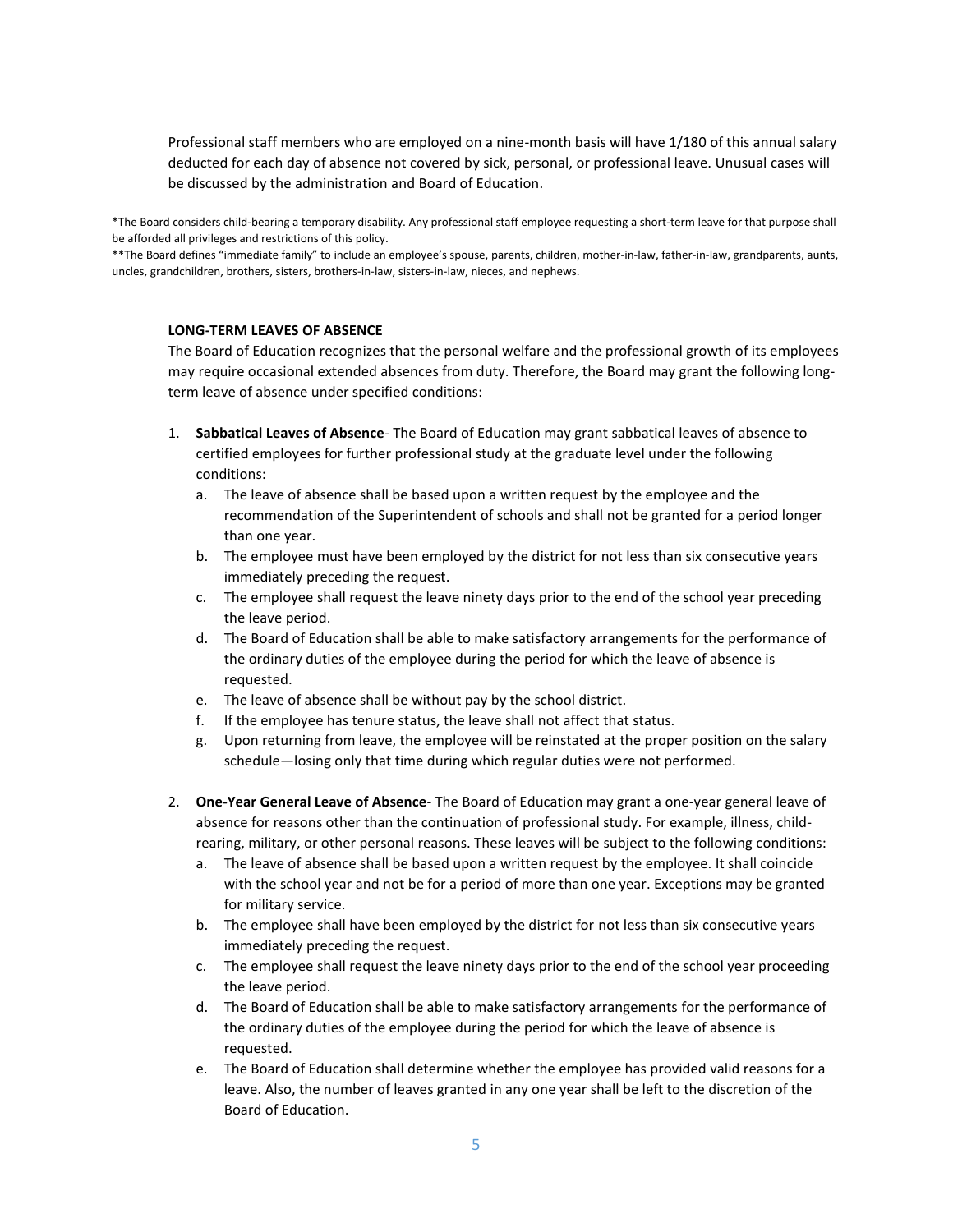- f. Upon the employee's return to the school system, he/she shall be reinstated at the proper position on the salary schedule-- losing only that time during which regular duties were not performed. The Board of Education retains the right to hire a certified replacement within the teacher's area of certification. A teacher on leave of absence (not to exceed one year) will have first option to fill any position for which they are certified and which is opened for employment for a period not to exceed one year.
- g. The leave of absence shall be without pay by the school district.
- h. If an employee had tenure status, the leave will not affect that status.

#### **ACCIDENTS**

In case of accidents and serious sickness, send the student to the office. If the student should not be moved, alert the office immediately by using the intercom system. In case of an accident, fill out an accident report as soon as possible. Accident report forms are available in the office and in the faculty handbook.

#### **ANNOUNCEMENTS**

Announcements should be in the office no later than 4:00 P.M. on the day prior to the announcement being published. Announcements received after 4:00 P.M. will be placed on the next day's announcements. Use of the intercom system for announcements must be limited to absolute necessity to avoid class disruption. Announcements will be read over the intercom each day at the beginning of first hour.

#### **ARRIVAL/DEPARTURE OF TEACHERS EACH DAY**

Staff hours are 7:40 A.M. to 3:15 P.M. Teachers that have morning duty are expected to report to their posts by 7:25 A.M. It is your responsibility to arrive at school at your scheduled time. If you are going to be late for any reason, you must call the office to notify someone so your students will not be left unsupervised. All classroom doors are to be locked until the teacher is able to be in or around the room before school, during lunch, and after school.

Teachers are required to remain at school during school hours unless permission is granted from administration, and should be cases of emergency. Teachers who must leave early must report to administration and work out a plan to cover remaining duties for the day. Classrooms must not be left unattended. When possible, use the intercom system to request assistance.

#### **ASSEMBLIES**

School assemblies are held periodically. Programs are varied and may consist of either school or commercial talent. All teachers are required to attend assemblies, unless excused for good reason (prep period, etc.), and are urged to sit at various locations in the gym. Teachers need to actively supervise the students throughout the assembly. Pep assemblies may be held in the gym prior to games.

#### **Student Services: Identification of At-Risk Students (**Policy 2812)

The District is committed to identifying students who are at-risk of not being ready for college-level work or not being ready for employment in entry-level career positions. It is essential that such identification occur early enough that our schools can intervene with academic counseling, career counseling, and other intervention services to enhance a student's readiness for post high school academic or employment opportunities.

**Identification:** Consistent with this District's commitment, at-risk students will be identified by their ninth grade year, including students who transfer into the District during ninth grade. In order to identify such at-risk students, District staff will utilize the following criteria:

1. Student performance in Mathematics and English on the eighth grade Missouri Assessment Program (MAP) tests.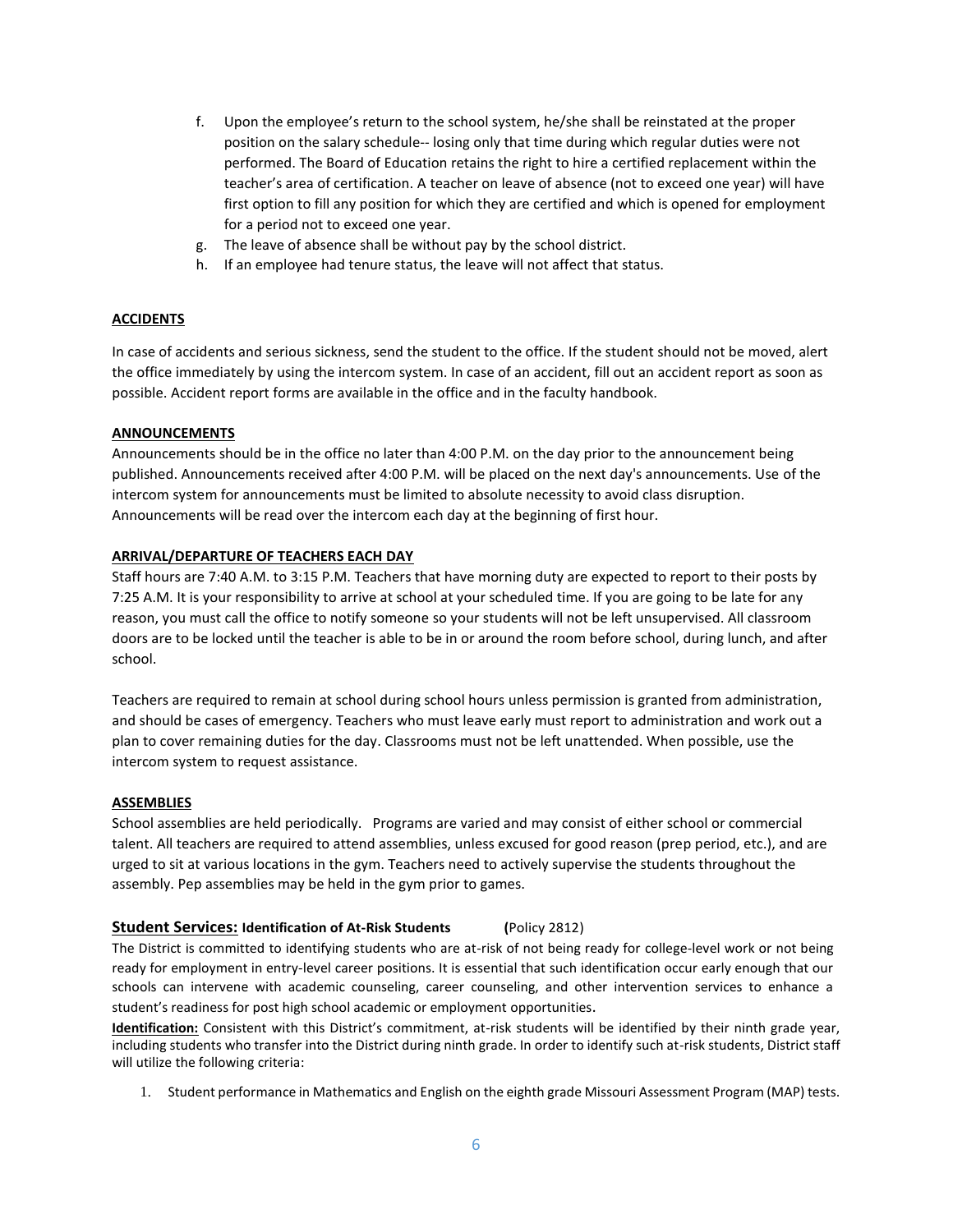- 2. The District's will consider comparable statewide assessment performance for students transferring into ninth grade from outside Missouri.
- 3. The District's reported rate of students taking remedial courses in basic academic subjects of English, Mathematics, and Reading during their initial year of college. In assessing this data, the District will rely on data submitted by the Department of Higher Education pursuant to 173.750 RSMo.
- 4. The student's attendance rates.

While the above at-risk identifiers are mandatory, the District may consider additional criteria including, but not limited to, review of discipline record; performance more than one grade level below in Reading and/or Math; core subject middle school grades; academic assessment results; contents of Section 504 Plan; ACE score (Adverse Childhood Experience) of 5 or more or other relevant identifiers.

#### **ATTENDANCE RECORDS OF STUDENTS**

**ABSENCES**- Teachers must keep accurate attendance records for each class period. Teachers will enter absences on the Tyler SIS Program every hour, as well as keeping attendance in your red grade book provided to you at the beginning of the school year. Teachers are expected to keep accurate records of classroom absences, particularly of the first class period. Students who are participating in a school activity that requires an absence from class will not be counted as absent. These students are encouraged to get assignments in advance, but in regards to class work, the absence will be treated as an excused absence.

**TARDINESS**- Tardiness is defined as any unexcused appearance of a student soon after the scheduled time that class begins. Students who arrive late to school for any period must first report to the office before going on to class. A student will be given a pass to enter class. Teachers will honor the passes of other staff members, and the tardy will be excused. Teachers should give advance notice, if possible, to the other staff members if they intend to detain a student. Students arriving after the tardy bell (8:00 A.M.) must report to the main office to sign in and obtain a pass before going to class. Arrival after 8:20 A.M. will count as an absence and will require an admit slip for the absence. Students must be in their seats and prepared for class when the tardy bell rings. Teachers are to record all tardies by date and record the reason. When a student reaches the third tardy for that class in a semester, that student should be given a warning of future disciplinary action. Upon reaching the fourth or additional tardies, teachers must record the dates of and reasons for the tardies on the disciplinary slip for verification. Teachers should keep their own records of tardies so they can refer to them if ever questioned by student, parents, or administration on days of tardiness.

#### **BELL SCHEDULES**

|                        | <b>DAILY BELL SCHEDULE</b> |             |                        | <b>EARLY DISMISSAL BELL SO</b> |
|------------------------|----------------------------|-------------|------------------------|--------------------------------|
| First Bell             | 7:56 A.M.                  |             | First Bell             | $7:56$ A.M.                    |
| 1 <sup>st</sup> Period | $8:00 - 8:54$              |             | 1 <sup>st</sup> Period | $8:00 - 8:30$                  |
| 2 <sup>nd</sup> Period | 8:58-9:52                  |             | 2 <sup>nd</sup> Period | 8:34-9:04                      |
| 3rd Period             | 9:56-10:50                 |             | 3rd Period             | $9:08-9:38$                    |
| 4 <sup>th</sup> Period | 10:54-12:14                |             | 5 <sup>th</sup> Period | $9:42-10:12$                   |
|                        | $1st$ Lunch                | 10:54-11:20 | 6 <sup>th</sup> Period | 10:16-10:46                    |
|                        | $2nd$ Lunch                | 11:23-11:46 | 7 <sup>th</sup> Period | 10:50-11:20                    |
|                        | 3rd Lunch                  | 11:48-12:14 | 4 <sup>th</sup> Period | 11:24-12:25                    |
| 5 <sup>th</sup> Period | 12:18-1:12                 |             |                        | $1st$ Lunch                    |
| 6 <sup>th</sup> Period | $1:16-2:10$                |             |                        | $2nd$ Lunch                    |
| 7 <sup>th</sup> Period | $2:14-3:08$                |             |                        | 3rd Lunch                      |

#### **EARLY DISMISSAL BELL SCHEDULE**

| First Bell             | 7:56A.M.              |             |  |
|------------------------|-----------------------|-------------|--|
| 1 <sup>st</sup> Period | $8:00 - 8:30$         |             |  |
| 2 <sup>nd</sup> Period | 8:34-9:04             |             |  |
| 3rd Period             | 9:08-9:38             |             |  |
| 5 <sup>th</sup> Period | $9:42-10:12$          |             |  |
| 6 <sup>th</sup> Period | 10:16-10:46           |             |  |
| 7 <sup>th</sup> Period | 10:50-11:20           |             |  |
| 4 <sup>th</sup> Period | 11:24-12:25           |             |  |
|                        | $1st$ Lunch           | 11:24-11:42 |  |
|                        | 2 <sup>nd</sup> Lunch | 11:45-12:03 |  |
|                        | 3rd Lunch             | 12:06-12:25 |  |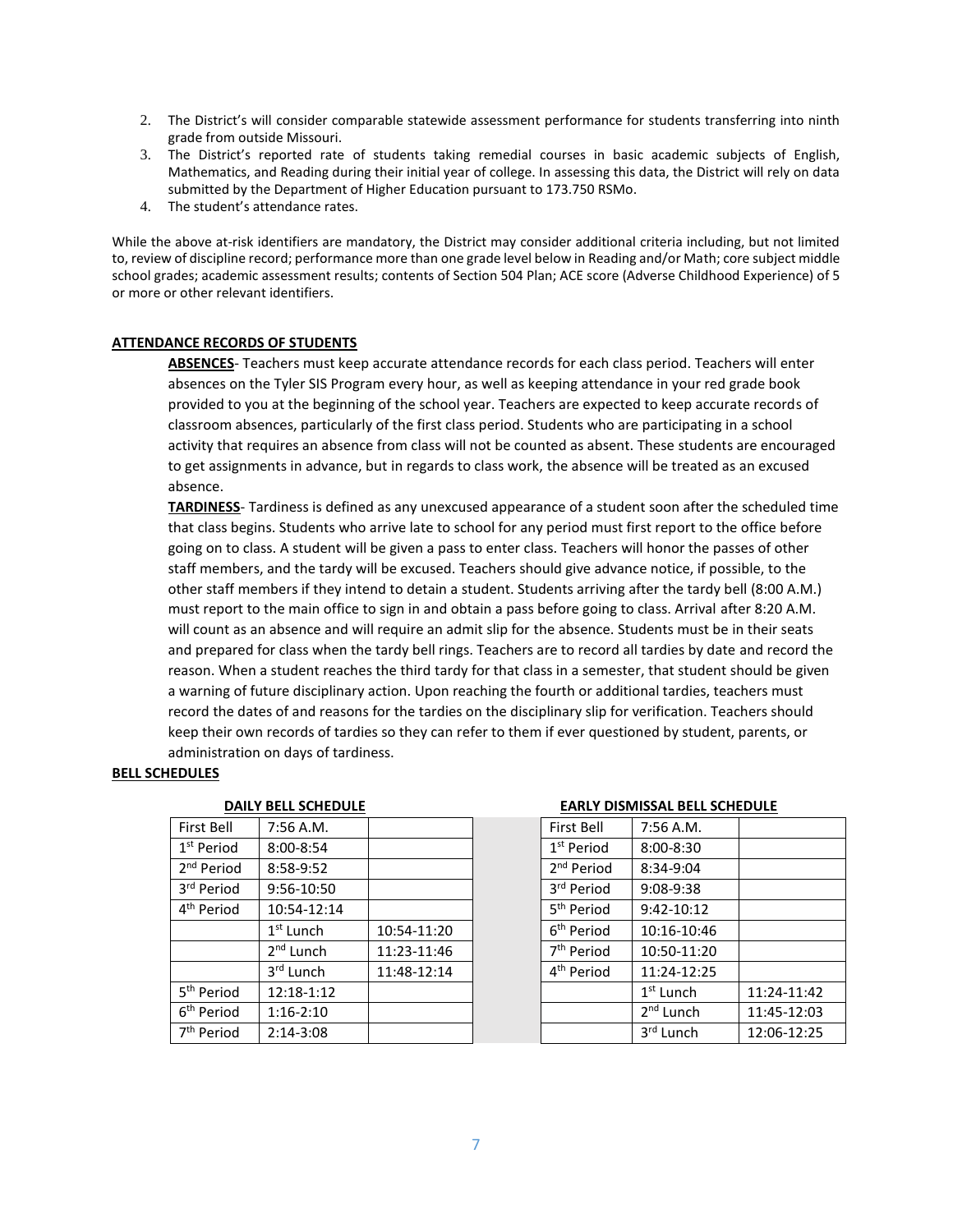| First Bell             |                        | $7:56$ am          |                    |
|------------------------|------------------------|--------------------|--------------------|
| 1 <sup>st</sup> Period | Student of the Month   | $8:00$ am          | $8:45$ am          |
|                        | Assembly               |                    |                    |
| 2 <sup>nd</sup> Period | <b>FFA</b>             | $8:49$ am          | $9:14$ am          |
|                        | <b>ART CLUB</b>        | $9:18$ am          | $9:43$ am          |
| 3 Period               | <b>SCIENCE</b>         | $9:47$ am          | $10:10 \text{ am}$ |
|                        | <b>FBLA</b>            | $10:14 \text{ am}$ | 10:50 am           |
| 4 <sup>th</sup> Period |                        | $10:54 \text{ am}$ | 12:14 pm           |
|                        | LUNCH <sub>1</sub>     | 10:54 AM           | 11:17 AM           |
|                        | LUNCH <sub>2</sub>     | 11:20 AM           | 11:46 AM           |
|                        | LUNCH <sub>3</sub>     | 11:48 AM           | 12:14 PM           |
| 5 <sup>th</sup> Period | <b>NHS</b>             | 12:18 PM           | 12:43 PM           |
|                        | <b>FCCLA</b>           | 12:47 PM           | 1:12 PM            |
| 6 <sup>th</sup> Period | <b>DRAMA</b>           | $1:16$ PM          | 1:41 PM            |
|                        | <b>HOSA</b>            | 1:45 PM            | 2:10 PM            |
|                        | <b>STUDENT COUNCIL</b> | 2:14 PM            | 3:08 PM            |

#### **CLUB DAY BELL SCHEDULE(LAST FRIDAY OF THE MONTH)**

#### **BULLETIN BOARDS/HALLWAY DISPLAYS**

There are several bulletin boards throughout our school, in our rooms and our hallways. It is the teachers' responsibility to keep these boards looking aesthetically pleasing. The appearance of our displays reflects upon our school. Please be sure that bulletin boards/hallway displays are up-to-date and purposeful. Strive for excellence even in the small areas. Student work may be displayed with their permission, and a scoring guide should also be displayed if this applies.

#### **CELL PHONE/ELECTRONIC DEVICES**

Cell phone use for personal communication is strictly prohibited during instruction time. You should not be using your cell phone in any manner (talking, texting, social networking, etc.) during class time or any time when you have students (morning duty, lunchroom duty, tutoring, etc.).

#### **CLASSROOM MANAGEMENT**

Classroom management is different than discipline. Effectively managing your classroom is an essential part of maintaining control and discipline. An effective teacher manages a classroom. An ineffective teacher may just discipline a classroom. The number one problem in the classroom is not discipline; it is the lack of procedures and routines. Classroom management deals with the procedures that you must establish at the beginning of the school year. Students must know how you want them to begin the period, turn in late work, sharpen pencils, etc. Procedures must be rehearsed over and over again until the students do them automatically. When this happens, you have a routine.

The keys to maintaining classroom control is respect and consistency. Students must be shown respect from you and you must expect it back from them, and you must be consistent with your expectations and behaviors day by day, and from student to student. A form of respect to a student is to talk with a student individually, instead of humiliating them in front of the entire class. Often an issue can be resolved before the student feels like they have been backed into a corner.

One of the biggest mistakes a teacher can make is getting into a power struggle with a student. DO NOT ENGAGE! Arguing or shouting does not solve the issue; it often makes the situation seem more threatening and less likely to be easily resolved. Simply state what it is you want the student to do, then walk away. After a fair amount of time, go back to the student and repeat your expectation. You may also include the consequences the student will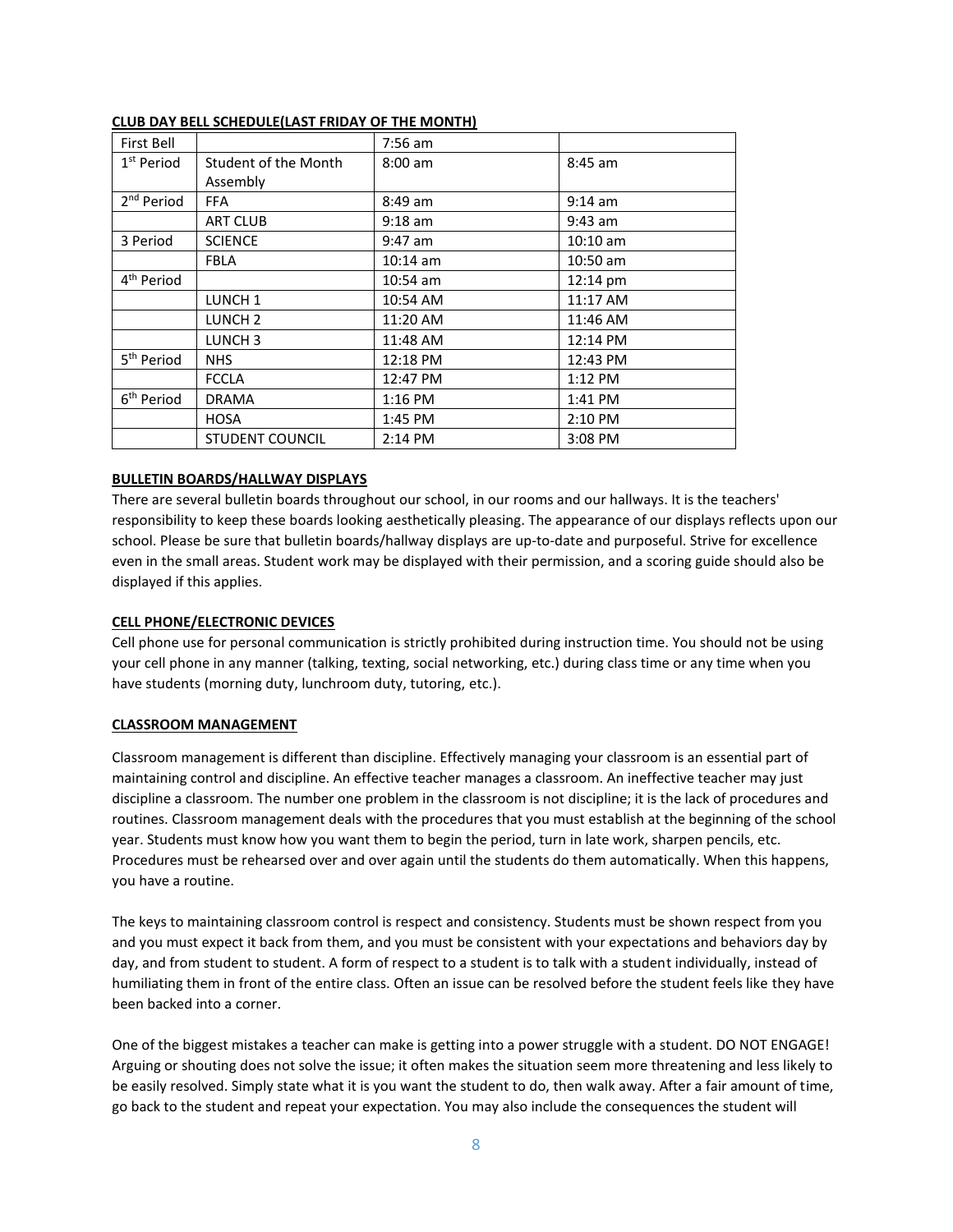choose if he/she chooses not to follow your instructions. Give a choice if possible. That will help the student maintain some form of control over the situation. Example: Instead of, "I need you to work on your assignment," state, "I can see that you are still not working on your assignment like I asked. So you can choose, you can work on it at the desk in the back of the room or at the table on the side of the room."

Any important procedures or class rules should be visible in the classroom. Do not have too many rules but focus on a handful of the most important to you and the class. It may even be beneficial to allow the students to help compile the most important rules to post.

Lesson Plans or plans of study must be turned in the Friday before the week of instruction. The substitute teacher has a difficult task. He/she should be given all the assistance possible. Clear, definite assignments should be left for his/her use. A seating chart should be available at all times for the substitute teacher.

No partisan political views shall be presented by any teacher, and no sectarian religious beliefs, practices, or doctrines shall be taught in any form.

Teachers should be in the classroom when the class reports. The teacher will stand at the door during the passing periods (four minutes), except in cases of need. Teachers are to remain in the classroom at all times, except in cases of an emergency. Teachers are to take care of equipment in the room, particularly when rotating/sharing classes. Teachers should be able to give students information relative to their standing in class work. Students making this request should not expect class time to be taken to meet this requirement. The teacher should perform this duty in a timely manner and communicate this availability to the student.

Prior to writing disciplinary referrals, teachers are expected to issue warnings, contact parents, and determine if notification of the principal is really necessary.

Throughout this entire process, parent communication is a must! No discipline referral should come to the office without first having contacted the parent. The only exception to this rule is violence, sexual misconduct, or other severe behavior. Use your common sense and remember, every time you send a student to the principal, it could lessen your effectiveness in the student's eyes. You should keep record of all the times you communicate or attempt to communicate with parents, including emails, phone calls, or conferences. Consequences should be appropriate to the infraction and should support our philosophy of discipline. We want children to learn from their mistakes as opposed to punishment.

It is the intention of the principal to support every staff member. Make sure that he can support the decisions you make by following the philosophy, policies, and procedures of the school district.

#### **COMMUNICATIONS**

Scheduling of Activities: A master schedule of activities is kept in the principal's office and on Google Calendar and all activities must be cleared with the principal to be placed on the school calendar. We have scheduled club days, so sponsors of clubs, organizations, teams, etc. should use these days to meet. However, if a meeting is necessary outside of these scheduled days, supervisors must notify the principal of the meeting one week prior. It is the responsibility of the sponsor to then notify the other teachers of the meeting. The principal will develop and distribute a monthly calendar recording all upcoming events at monthly faculty meetings. Annual school activities such as sporting events, musicals, concerts, etc., should be planned well in advance. Due to the many activities, scheduling should not be changed unless it is absolutely necessary.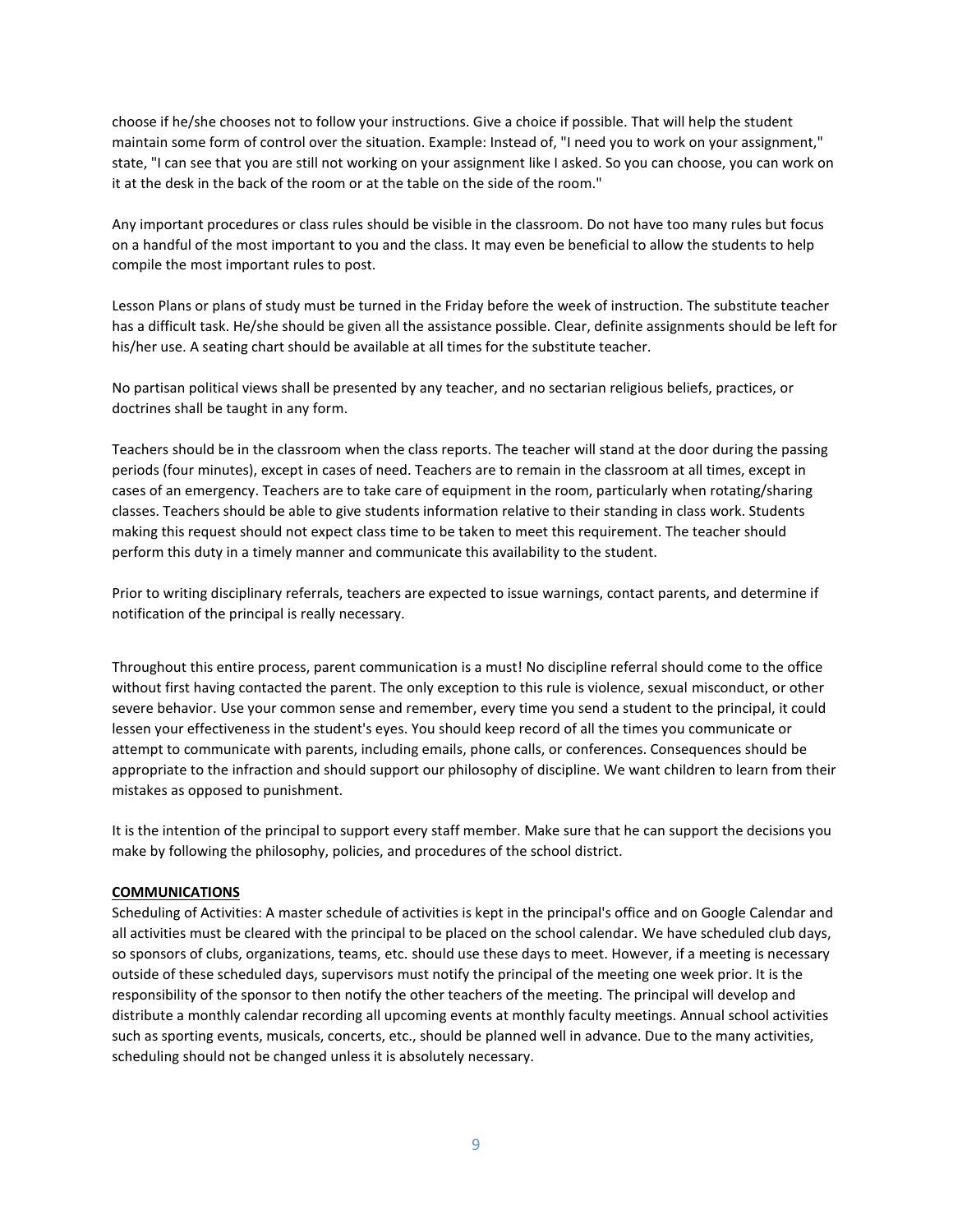In any organization of any size, communication between the various facets of the organization is of extreme importance to the efficient operation of the enterprise. One of the jobs as principal is to see that all programs are coordinated and that all teachers are informed of current and future activities in the Valley R-VI School District. Therefore, all activities, curricular and co-curricular, affecting classes other than your own must be cleared through the principal's office and placed on the master calendar.

#### **COMMUNICATION WITH STUDENTS BY ELECTRONIC MEDIA**

[Policy 4650] Employee personal communication with students, in all forms including oral and nonverbal shall be appropriate and consistent with Board policy. Personal communication shall be deemed to be inappropriate if such communication is sexual in nature; is sexually suggestive; suggests romantic activity with student or students; or is otherwise inconsistent with Board policy. Violation of this provision will result in disciplinary action up to and including dismissal.

Communications between employees and students will be primarily direct, oral or written in nature. An employee's communication with students and/or teacher's electronic media must be made available to the student's parents/guardians. While the employee need not notify their building principal of the content of the electronic communication, the employee must notify the principal, in writing, of the date and time of the communication and the identity of the student with whom communication occurred. Teachers/coaches sending texts to class/team with needed information are encouraged to include the principal when sending text. Such notification is not required when the communication is between the teacher and his/her children or siblings.

The District does not have sufficient staff to monitor every communication between employees and students and does not, therefore, commit to monitoring such communication. Nonetheless, where there is reason to believe that an employee has inappropriately communicated with a student(s), the district may require the teacher to provide access to the specific communication in question. The District will provide official electronic media which may be utilized by employees for communication with students for dissemination of school related information (i.e. homework; practice schedules, supplemental instructional material).

#### **CONFIDENTIALITY**

All Valley R-VI personnel are required to keep all confidential matters pertaining to and including personal information about students and staff within the confines of the educational institution. A breach of confidentiality regarding the school setting may result in legal action or termination. A confidentiality contract will be signed by all teachers prior to the beginning of the school year.

#### **CONTRACTS**

All teachers are to have on file with the superintendent the following:

- I. An up-to-date transcript of college credits
- 2. A valid teaching certificate
- 3. Withholding tax exemption certificate (state and federal)
- 4. Retirement number
- 5. Social security number

A suitable replacement must be placed under contract before a teacher may be released from a contract. Breaking the current contract without meeting this requirement may result in serious consequences. (Job descriptions for personnel employed in each curricular area are on file in the principal/superintendent's offices. These are available upon request.)

#### **DISCIPLINE**

Teachers will be held responsible for the discipline in the respective rooms and the hall adjoining their rooms. To facilitate passing in the halls between classes, teachers should be in the halls outside the classroom door. Proper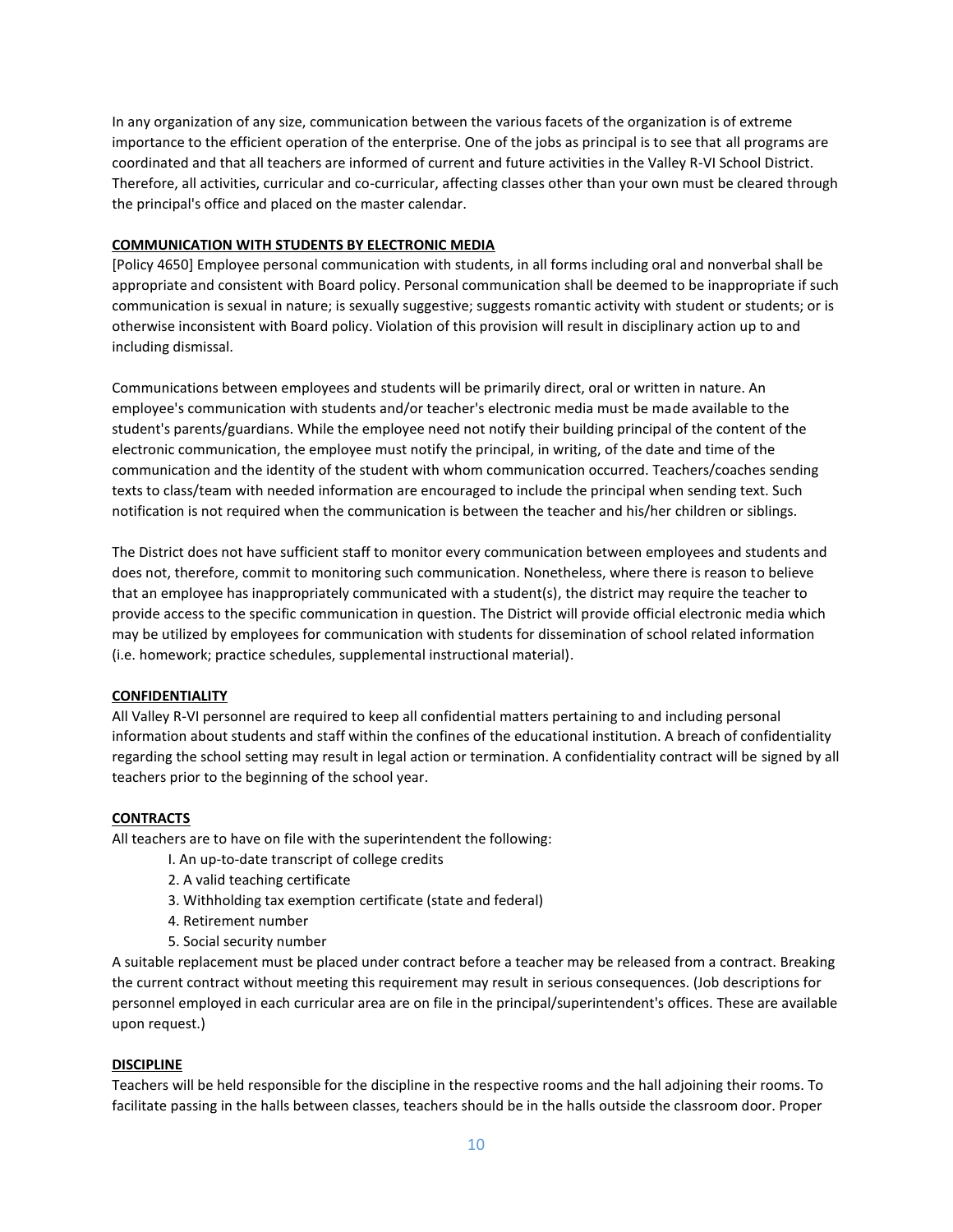supervision in the halls will cut down the number of tardies. Teachers should send students to the office ONLY in accordance with established procedures. Sending students from the room because of inattentiveness or other minor matters destroys disciplinary control.

It is necessary for teachers to assume responsibility for the orderly conduct of students in classrooms and halls. Be tactful; the right word and a smile at the right time will help in securing cooperation. It is unwise to make threats, promises, or allegations to students before conferring with the principal. Approval of these plans should be secured prior to obligating oneself to the students.

Well-planned work presented in such a way as to keep students interested and busy will do much to keep down discipline problems. It has been truthfully said that good discipline is the by-product of good teaching.

Your first source of assistance in emergency discipline situations is your building principal. Emergency disciplinary referrals should be made immediately to the principal or designee. In cases of ordinary disciplinary referrals, teachers will complete and submit a Disciplinary Report to the secretary. Students should only be sent from the room in emergency situations, not ordinary discipline problems. Problems involving instructional matters such as poor schoolwork, lack of student effort, irregular attendance, home problems, submitting a grade, etc. should be referred to the building principal, counselor, special services provider for assistance. Parent/guardian of the student should be contacted prior to referral.

Each teacher should make a consistent effort to maintain a level of student conduct that is conducive to good learning. All teachers should strive to maintain the respect of the students, which is accomplished by being well prepared for classes each day and being respectful, fair, and courteous. In most instances, students will respond to teachers in the same manner in which they are approached.

**No student's grade may be cut for disciplinary measures that are not outlined in the disciplinary code. Repetitious writing of sentences may not be used as a form of punishment.**

#### **DRUG-FREE WORKPLACE**

The unlawful possession, use or distribution of illicit drugs and alcohol on school premises or as a part of school activities is strictly prohibited.

Employees under the influence of alcohol, drugs, or controlled substances while on duty are a serious risk to themselves, to students and to other employees. Employees, who display physical manifestations of drug or alcohol use while on duty, may be subject to drug testing. Any employee who violates this policy will be subject to disciplinary action up to and including termination and referral for prosecution. Employees may also be required to satisfactorily participate in rehabilitation programs.

As a condition of employment, all employees must abide by the terms of this policy. Employees who are convicted of a drug offense which occurred on school premises or while on duty must notify the Superintendent of their conviction. Notification must be made by the employee to the Superintendent within five (5) days of the conviction. Within ten (10) days, the Superintendent will provide notice of such violation to the Impact Aid Program, United States Department of Education, or other appropriate government agency.

The District will institute a drug-free awareness program to inform employees of:

- I. The dangers of drug and alcohol abuse in the workplace.
- 2. This policy of maintaining a drug-free workplace.
- 3. Available counseling and rehabilitation.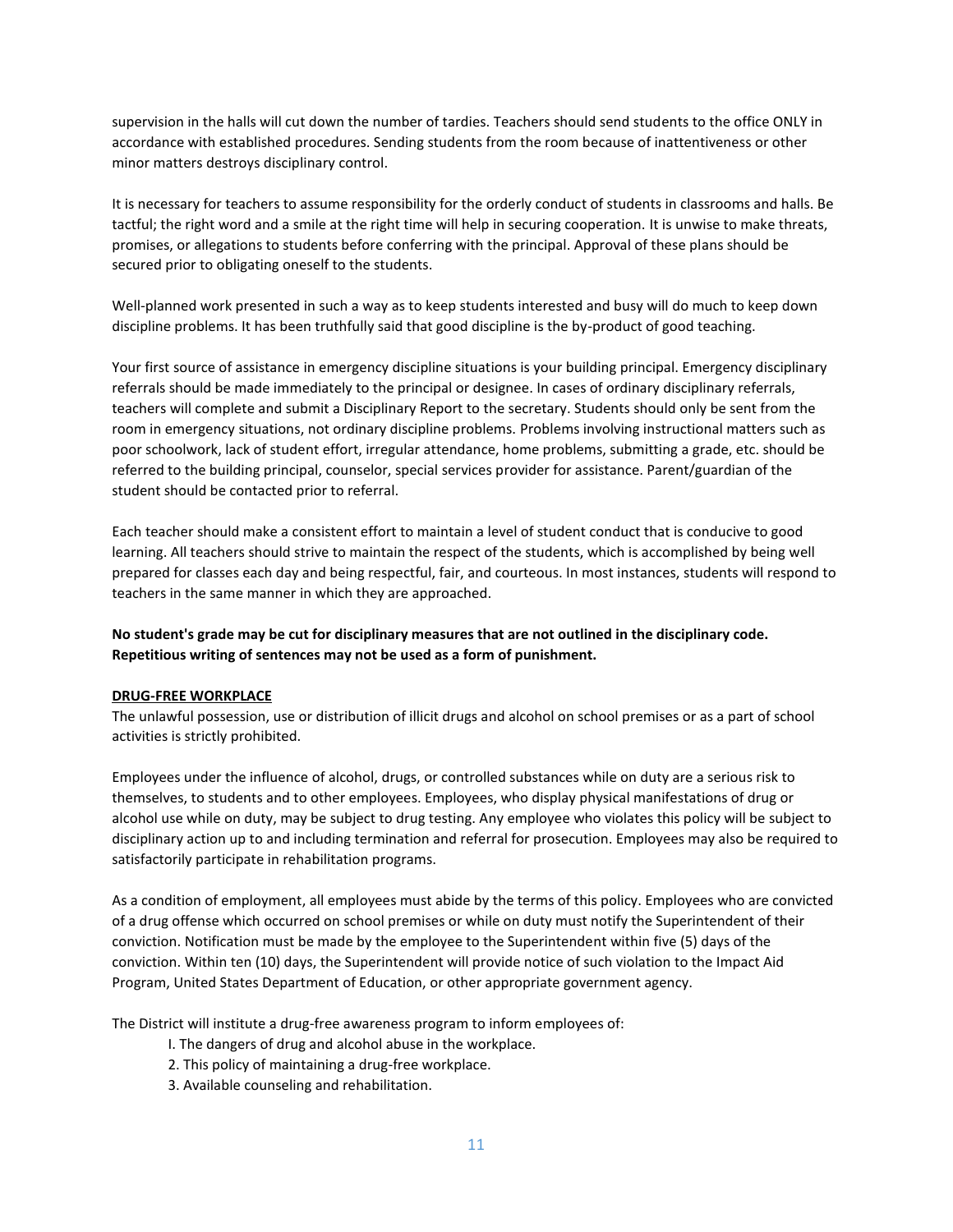4. The penalties that may be imposed upon employees for drug abuse violations occurring in the workplace.

On the basis of medical certification, employees with the illness of chemical dependency shall qualify for the employee benefits and group insurance coverage that are provided for under group health and medical insurance policies. The confidential nature of the medical records of employees with chemical dependency shall be preserved in the same manner as for all other medical records.

The District's responsibility for chemical dependency is limited to its effects on the employee's job performance. If the employee violates this policy, refuses to accept diagnosis and treatment, or fails to respond to treatment, and performance is adversely affected, the employee will be subject to employment action in proportion to the performance problem. Implementation of this policy will not require or result in any special regulations, privileges or exemptions from the standard administrative practice applicable to job performance requirements.

Upon the request of the Department of Elementary and Secondary Education or an agency of the United States, the District shall certify that it has adopted and implemented the drug prevention program described in this policy, in the form required by such agency. The District shall conduct a biennial review of this policy to determine its effectiveness, implement necessary changes, and to ensure that the disciplinary sanctions are consistently enforced.

This policy shall be distributed in writing to all present and future employees.

#### **Drug Free Workplace** (Policy 4870)

This policy addition prohibits staff from being in possession of; distributing; being under the influence of, and administering marijuana to students. Employees certified for medical marijuana are free to use the drug away from school and away from school activities. However, if the employee tests positive because of a pre-school use, they will be subject to disciplinary action. District employees required by DOT to be tested for drugs and alcohol will not be permitted to use marijuana at any time.

#### **Medical Marijuana** (Policy 2871)

This policy prohibits and employee other than the caregiver to their own child from administering marijuana to students. The policy also encourages caregivers to administer the drug at home when it is least likely to affect school behavior.

#### **E-MAIL**

E-mail is one of the primary communication sources used at the school. In an attempt to honor teachers' time, the principal at times will send out needed information via e-mail in lieu of having long meetings or too many meetings. Teachers are expected to check their e-mail regularly and respond in a timely fashion when prompted. E-mail is also a good tool to communicate with co-workers and parents. Please remember to always be professional in your communications.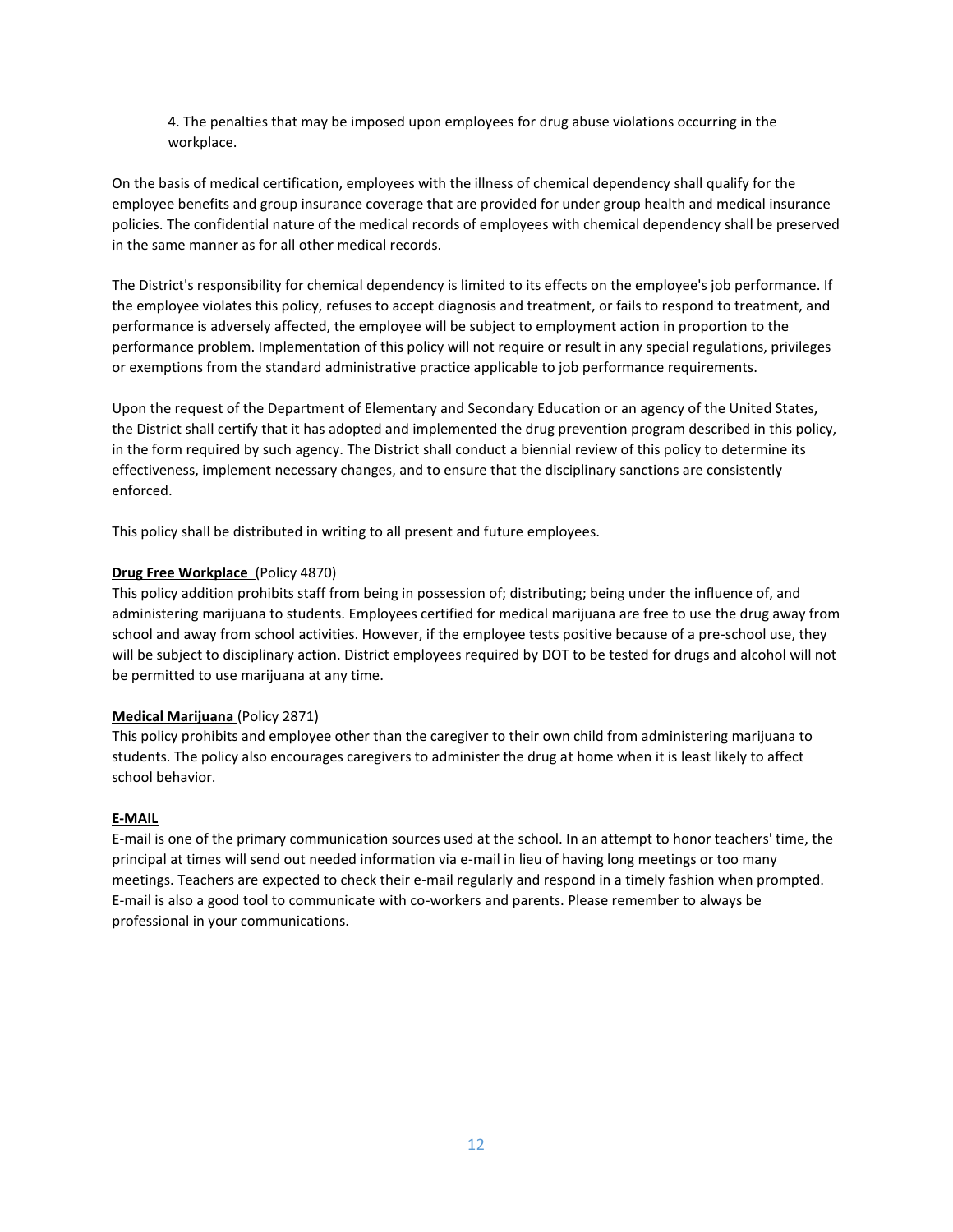#### **EMERGENCY DRILLS**

All emergency procedures should be posted by the classroom door. Teachers should instruct their classes in the proper procedure for emergency drills. It is important to review the procedure throughout the school year. Teachers will normally be alerted when we are planning a test. Remember to take your grade book to count students.

#### **Fire Alarm: One (1) continuous ring of the bell.**

Teachers should lead their students from the building when the fire alarm sounds. Take grade books and proceed in an orderly fashion to the designated area. Once there, teachers should take roll and keep their class together pending further instructions.

#### **Tornado: Three (3) short rings of the bell.**

Do not leave the building. Leave windows closed and stay clear from them and any glass. Students and staff should exit the classroom and assemble in designated areas for that classroom. Students and teachers should be seated or kneeling facing the lockers or wall and shielding their heads and faces. Teachers are to remain with students, and roll is to be checked as soon as students are safely assembled. Teachers are to take count of serious injuries and refer injured persons to emergency personnel or the proper authorities as soon as possible.

It is also a possibility that junior and senior high students and staff will congregate in the high school gym in the dome for safety. If this occurs, students are to sit in the bleachers unless directed otherwise by teachers or administration. Teachers are the direct authority over the class of students they brought to the gym.

#### **Earthquake: No signal, as earthquakes occur without warning.**

Immediately take cover under anything that will provide some measure of protection from falling objects. Immediately after the crisis, calmly evacuate the building, following the procedure for a fire drill. If people are hurt and/or trapped in the room, the first order of business is to get everyone else to safety, then notify the administrator that people are hurt or trapped and their location. Keep your class together pending further instructions. Stay away from power lines, poles, trees, and buildings. Utilities should be shut off, and no one should re-enter the building unless it has been declared safe.

#### **Intruder: Intercom announcement of VIKING ALERT.**

All exterior doors should be locked throughout the day. Lock your classroom door, tum off the lights, lower and close blinds over windows and have the students hide in a designated area in the classroom. Students are to remain calm and silent.

#### **END OF THE YEAR CHECKOUT**

Before the end of the school year, you will be required to meet with the principal regarding the end of the year checkout. A meeting date will be set and you will need to make sure all items on the End of the Year Checkout Form are completed prior to the checkout meeting. Check out must be completed by the end of the last day of school.

#### **EVALUATIONS/CLASSROOM WALKTHROUGHS**

Building principals shall have the responsibility of evaluating teacher performance. (Teachers assigned to one building, but working in another building, shall be evaluated cooperatively by the building principals.) A summative evaluation of each teacher will be conducted each year. Teachers will have a performance growth plan including specific indicators to focus on certain growth areas. These areas of focused growth are included but do not necessarily make up the totality of the evaluations. In accordance with the District Improvement Plan, teachers will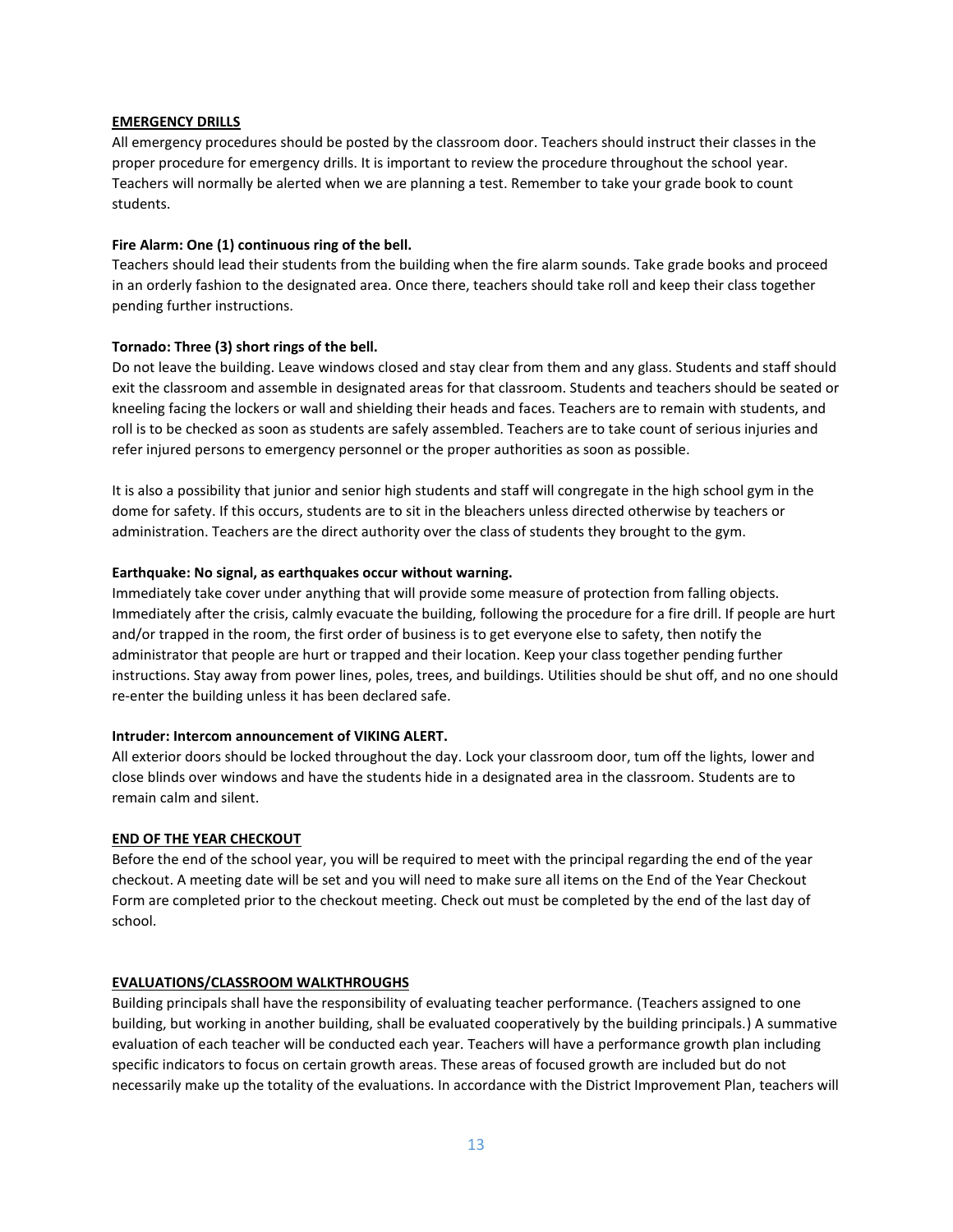use Student Learning Objectives (SLO) to track student success. The data from these SLO's will be factored into the teacher's summative evaluation at the end of the year.

Principals will make a minimum of eight (8) visits to each teacher's room to make classroom observations. These may include short walkthroughs. Principals are expected to aid and advise any classroom teacher and to help improve the performance of all teachers. Recommendations will be made to the Board of Education on probationary and tenured teachers based on the results of each teacher's evaluation.

#### **FIELD TRIPS/STUDENT ACTIVITIES**

All off-campus field trips or activities that require the absence of students from any class other than your own will require advance notification and must be approved by the principal. An itinerary must be submitted with the transportation request and should be turned in a month in advance. Transportation requests need to be completely filled out and three copies need to be turned in to building principal to sign. Permission slips must be returned at least THREE DAYS prior to the activity and teachers must provide a finalized list of students participating at least three days prior to the activity.

NO student may leave campus without a signed permission slip. A note signed by the parent will suffice as a permission slip as long as it has the date, parent signature, and states that the parent gives permission for the child to go to the specified location.

Field trips and activities are scheduled to be an extension of the school curriculum. All students must ride the school bus to and from the trip. Parents are allowed to attend the field trips, but may not ride the school bus without special permission from administration. Parents and adults who attend a field trip may not bring other children. Parents or adults who attend are expected to follow the direction of the teachers and follow all school rules. No adult should be left alone with a group of students. Please have all groups stay together with the teacher. All adults are to be a model for the students. All adults must stay with their assigned group and no one is allowed to curse, smoke, or drink alcohol on the field trip.

Students should be aware that field trips are an extension of school and therefore all rules apply. There is a great deal of responsibility on the teacher involved with a field trip. If you are concerned about a student attending a field trip, please discuss the matter with the principal. Before a decision is made to exclude a child from the trip, parent contact regarding the student's behavior must have been made and stated that he/she may not be able to attend the field trip if the behavior doesn't improve (give specifics). Students and parents must be given an opportunity to improve before the field trip is taken away. Please be conscious of your responsibilities for supervision on the trip, including the bus.

A COPY OF THE FIELD TRIP PERMISSION SLIP MUST BE GIVEN TO THE BUILDING SECRETARY AND SHOULD CONTAIN THE FOLLOWING INFO:

- Date and Times of Trip including bus departure and arrival to school
- Trip Agenda
- Location and Address of Trip
- Any Other Important Information such as dress, location of lunch, etc.
- Section for parents to remove to send back to school with name of student, signature of parent, date, as well as a place for parents to mark whether their child will be providing their own lunch, eating a school lunch, and will need a white or chocolate milk.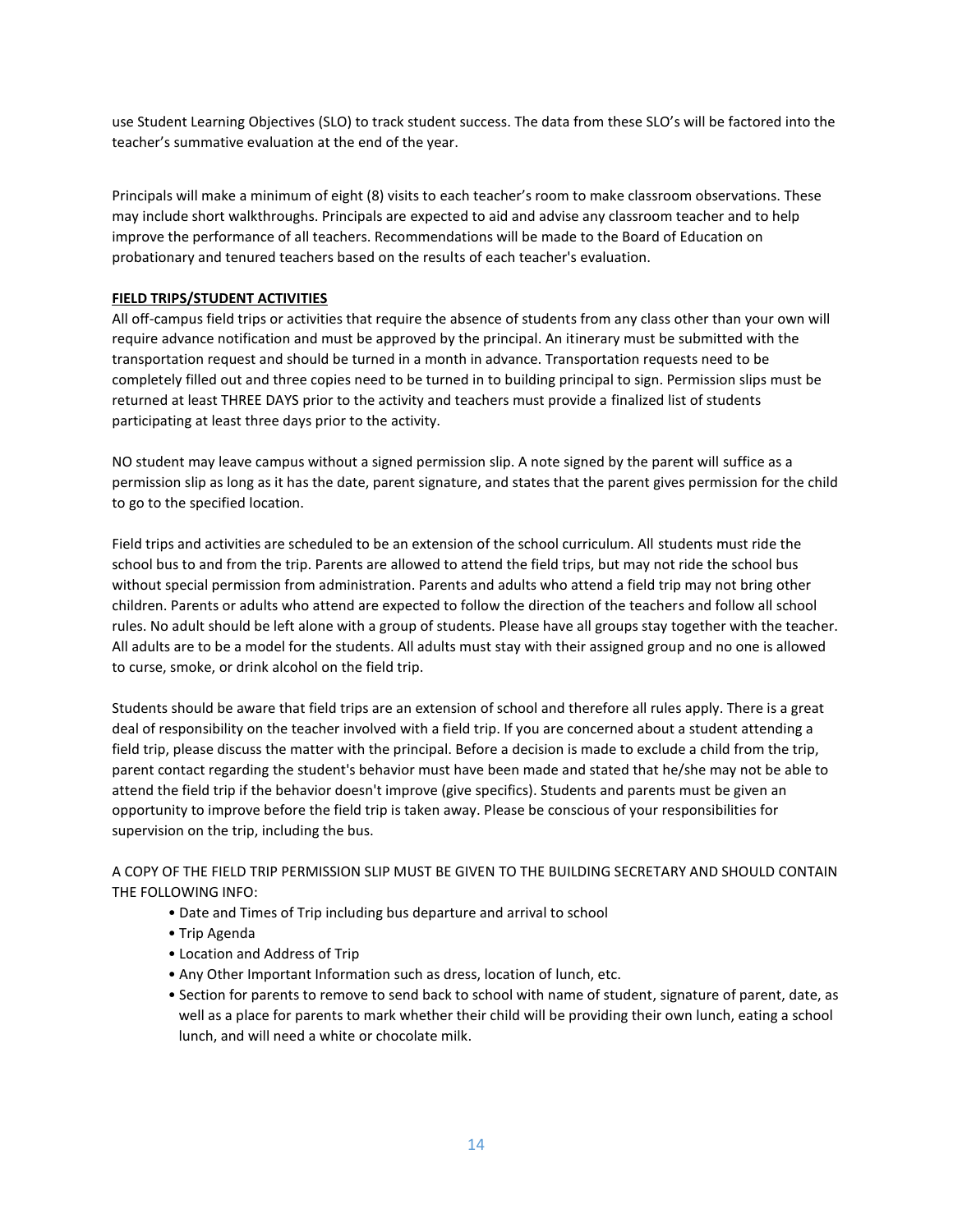#### **FUNDRAISING**

All fundraising projects must be approved by the principal. This includes the sale of items through community organizations. There will be a limit of only two fund raisers per year per organization. (Junior class may request additional fund raising due to need of funds for prom.) Organizations should respect the fundraisers already established by other organizations when starting new fundraisers.

In addition, The Smart Snacks in School standards published by the USDA (United States Department of Agriculture) prohibit at school the sale of foods and beverages that do not meet their nutrition requirements. This means that fundraisers selling food products that can immediately be consumed can no longer be sold at school during school hours. This includes the sale of items such as candy, soda, beef jerky, etc. The standards do not apply during non-school hours, on weekends, and at off-campus fundraising events. Fundraisers that sell pre-packaged items that must be prepared later, such as pizzas, are still permitted to be sold at school.

#### **GRADE BOOK/ATTENDANCE RECORD BOOK FOR CLASSES**

Each teacher is provided with a record book in which to record grades and attendance for all classes. Teachers are encouraged to keep this as well as entering grades and attendance in INOW system. A hard copy of grades is to be turned in at the end of the year as the property of the school. A final print out from INOW can be placed in the record book for each quarter.

Students are not to put grades in the grade book, as this violates rules for confidentiality.

#### **GRADE REPORTS AND PROGRESS REPORTS**

Report cards are distributed at the end of each quarter (typically a nine-week period). Progress reports for junior high and high school students are distributed by the counselor approximately every three weeks, according to the schedule given to parents and teachers at the start of the school year. Teachers are expected to keep students' grades current and recorded, and are expected to meet progress report deadlines. A teacher should never fall behind more than one week's time while recording grades and keeping them up to date.

#### **GRADING SYSTEM**

| $96-100 = A$ | $86 - 89 = B +$ | $76 - 79 = C +$ | $66-69 = D+$  | $59-0 = F$ |
|--------------|-----------------|-----------------|---------------|------------|
| $90-95 = A-$ | $83 - 85 = B$   | $73 - 75 = C$   | $63-65 = D$   |            |
|              | $80 - 82 = B -$ | $70-72 = C$     | $60-62 = D -$ |            |

#### **ADJUSTED GRADING SCALE**

A student whose education is guided by an I.E.P. or 504 plan and who is mainstreamed into the regular classroom will be graded by an adjusted grading scale if the following criteria are met:

- 1. The student's I.E.P. or 504 states that grades will be determined by the adjusted grading scale.
- 2. The student will do the work of which he/she is capable, as determined by I.E.P./504 team.
- 3. The student will complete homework assignments and tests that are given to all other students in the class. Some modifications may be written into the I.E.P./504 plan.

4. The I.E.P. team members (student, parent, teacher, special education teacher, special education coordinator) must agree that use of the adjusted grading scale is justified.

#### **HALL PASSES**

Hall passes should be used by all students during class time when not in the classroom. Faculty should continually monitor the use of passes from their classes and students in the hall. Before leaving and upon return to the classroom, students should sign out/in on a clipboard noting the destination (bathroom, library, office, nurse, etc.) and the time signed out and in. If a student shows up to your class or is caught in the hallway without a pass from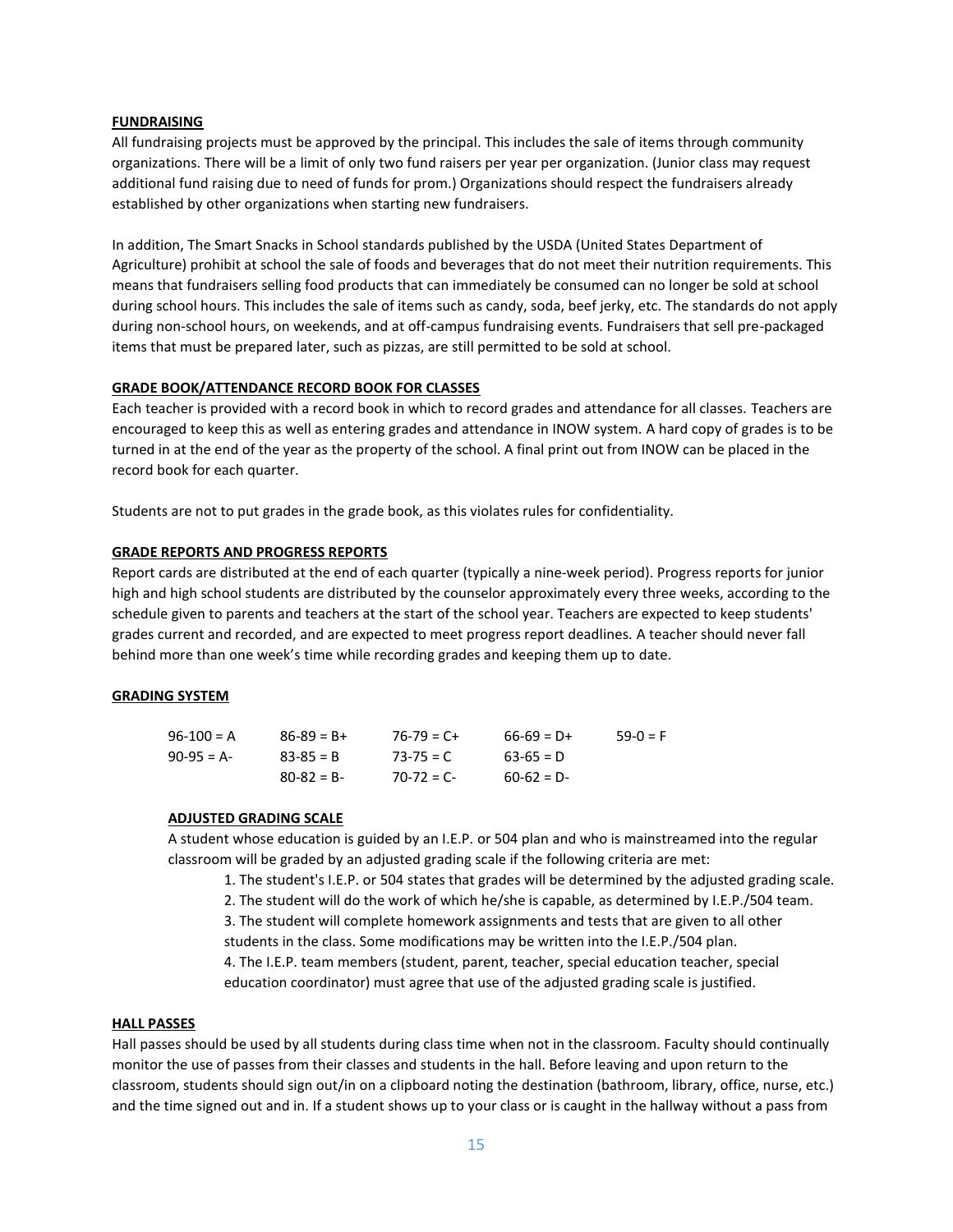the teacher, the student should be sent back to that class to obtain a pass. DO NOT LET STUDENTS LEAVE YOUR CLASSROOM WITHOUT A PASS.

#### **HOUSEKEEPING**

Classrooms/hallways/restrooms: Teachers should see to it that all unnecessary litter and paper is removed from floors and desks at the end of each period. Keep thermostats set on an appropriate setting. Please direct any heating or air problems to the office. No food or drinks will be allowed in classrooms during class time without permission of the teacher. Teachers should report any damage of school property to the office by submitting a report detailing the amount or extent of the damage.

#### **IN-SERVICE WORKDAYS**

There may be full days or half days set aside for in-service workdays. Teachers are to attend meetings and use the time for work purposes. Teachers should not leave for the day until the end of their regular workday or released by administration.

#### **INCLEMENT WEATHER**

During the winter months and other unforeseen situations, it is often necessary to dismiss school. Whenever possible, teachers will be informed before leaving school. However, alerting the staff is not always possible. Teachers need to make sure they are signed up on our notification system to receive a text or phone call announcing cancelation of school. Once texts and phone calls are sent out via the notification system, an announcement of school cancellations will be given on radio station KTJJ and television channels 2, 4, and 5. It is wise to check these media outlets as well on days that could bring about school cancellation, because sometimes technology fails us.

#### **INSURANCE OBLIGATION**

It shall be the policy of the Valley R-VI School District to pay for health insurance for all certified and non-certified personnel up to the amount of \$280 per month.

Certified personnel who retire as members of the Valley R-VI staff shall be given the option of maintaining, at their own expense, the group health insurance as a member of the group.

Certified personnel who meet the above guidelines and wish to maintain this coverage must make application to the Superintendent's Office at least 30 days before completion of their contract of this final school year as an active staff member. Payment of the first month's premium must be paid at the time of application. This is to ensure that there will be no interval period of time of non-coverage between the first day of retirement and coverage for hospitalization.

Payment of insurance premiums shall be the responsibility of the retiree wishing such coverage. All such payments shall be made to the secretary of the superintendent at least 30 days in advance of the premium period. Failure by the retiree to make payment within the specified time, unless in case of extenuating circumstances or prior arrangement with the office of the superintendent, shall be cause for cancellation of coverage and removal of the retiree from the district's current group policy.

#### **KEYS/ENTRY CODES**

Teachers will be supplied with keys to their rooms and to the exterior building doors. All keys will be the responsibility of the teacher. At the end of the year, you may choose to keep your keys if returning the following school year. Upon leaving your employment position at the district, your keys must be returned to the principal.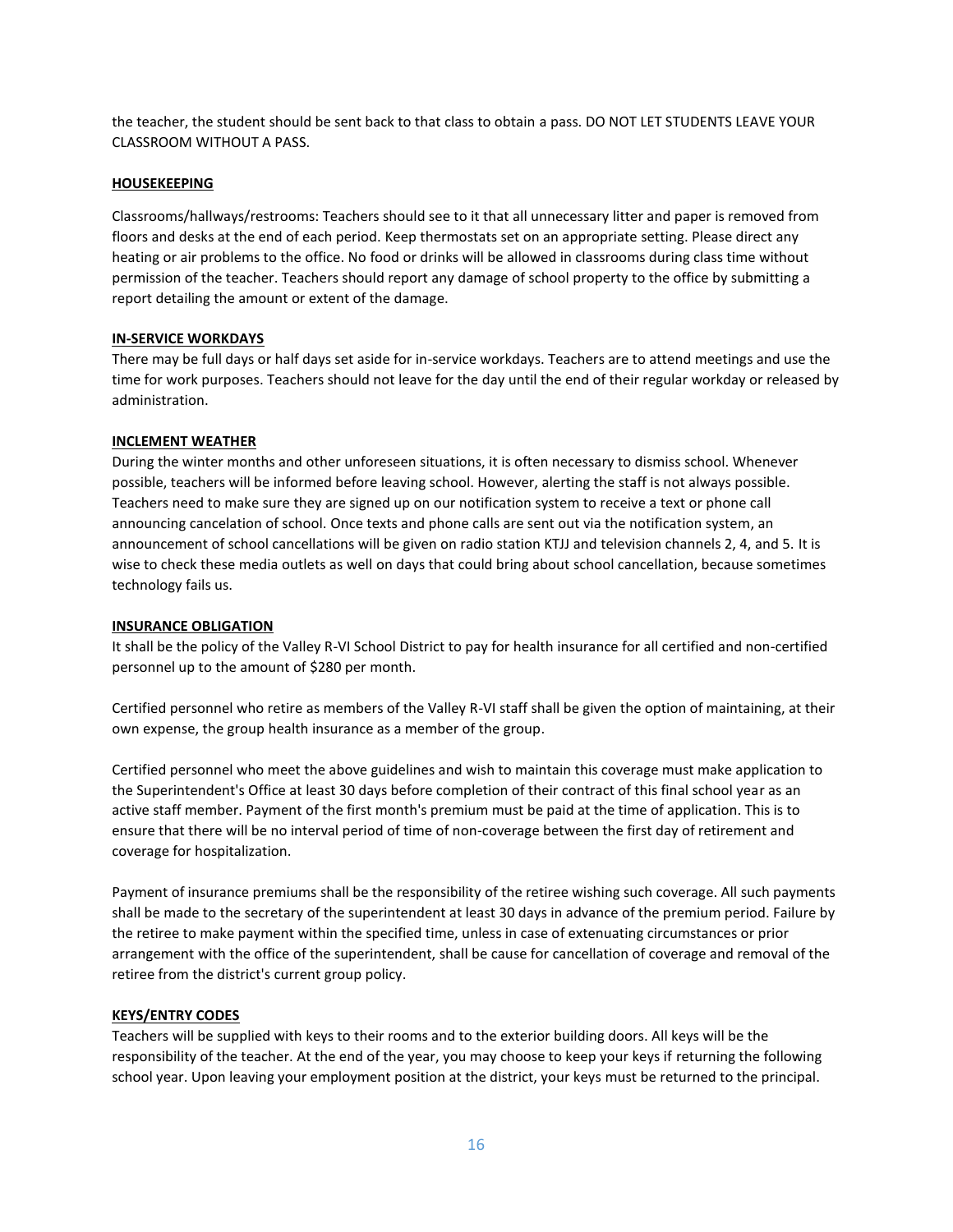Along with your keys, it is your responsibility to keep any entry codes or alarm codes a secret. Do not tell other people these codes, and be aware of people, including students, that might be watching as you enter a code

#### **LEAVING STUDENTS UNSUPERVISED**

**Teachers should not leave the class unsupervised.** If an emergency arises, please notify a teacher near you or use the intercom to request assistance from the office. In the event a teacher must change rooms with another teacher, please notify the office of the changes in locations. When leaving your classroom, be sure to securely lock the classroom door. Classroom doors must be locked when a teacher is not occupying the classroom.

Every teacher has the responsibility for the supervision of any student anywhere on the campus or anywhere in any building. However, while in other teachers' classrooms, please respect their authority. Your authority and actions should not supersede them in their own classroom or when they are the designated person in charge.

#### **LATE WORK POLICY**

It is up to the discretion of the classroom teacher to create a late work policy. A portion of the assignment may be lost if turned in late, but this needs to be established at the beginning of the year and presented to the students. After a given period after the due date, teachers can present to the student that work will not be taken for earned credit, or even that student must sign up to complete the assignment in the presence of an instructor outside of school hours. Just be aware that there may be circumstances in which the principal needs to request a different course of action.

#### **LUNCH/BREAKFAST PROGRAM**

Teachers who have first hour classes will be required to take a breakfast and lunch count each morning. Provide an accurate count of the number of students who wish to eat breakfast on the following school day. The breakfast and lunch count can be entered into the INOW program or, when necessary, sent to the office to be entered.

#### **LUNCH/BREAKFAST PRICES**

 **Student Breakfast:** 5 meals - \$6.25 / single meal - \$1.25 / reduced meal - \$.30 **Student Lunch:** 5 meals - \$11.25 / single meal - \$2.25/ reduced meal - \$.40 **Adult Breakfast:** 5 meals - \$10.00 / single mea1 - \$2.00 **Adult Lunch:** 5 meals - \$12.00 / single meal \$3.00 **Extra Milk:** \$.25

#### **LUNCH DUTY/PROCEDURE**

**DISMISS STUDENTS TO LUNCH**- We have three lunch shifts. First lunch shift will be dismissed to go to lunch on the first bell ending third hour. Second and third lunch shifts should wait to be dismissed until the second bell rings. This allows those students dismissed from the lunchroom to clear out of the hallway and allows staff time to clean the lunchroom for the next shift.

**LUNCH DUTY**- Teachers that have lunch duty should take their class to lunch early so that they can be in the lunchroom as the other students arrive. Go ahead and leave when the first bell rings. There is only one teacher assigned to lunch duty each lunch shift, so it is important that the duty teacher is up and supervising the entire lunchroom. Do not sit down at one end of the lunchroom. If students need to leave the lunchroom during lunch (to use the restroom, go to the office, etc.), they must sign out and then sign back in. It is the duty teacher's responsibility to know where the students are. A student should not leave the lunch room without signing out, taking the pass, and signing back in upon return. When the dismissal bell rings, release students out the serving end door. Classes may be lining up for next lunch (if their teacher has lunch duty) at the opposite end, and this will make passage more smoothly. In case of an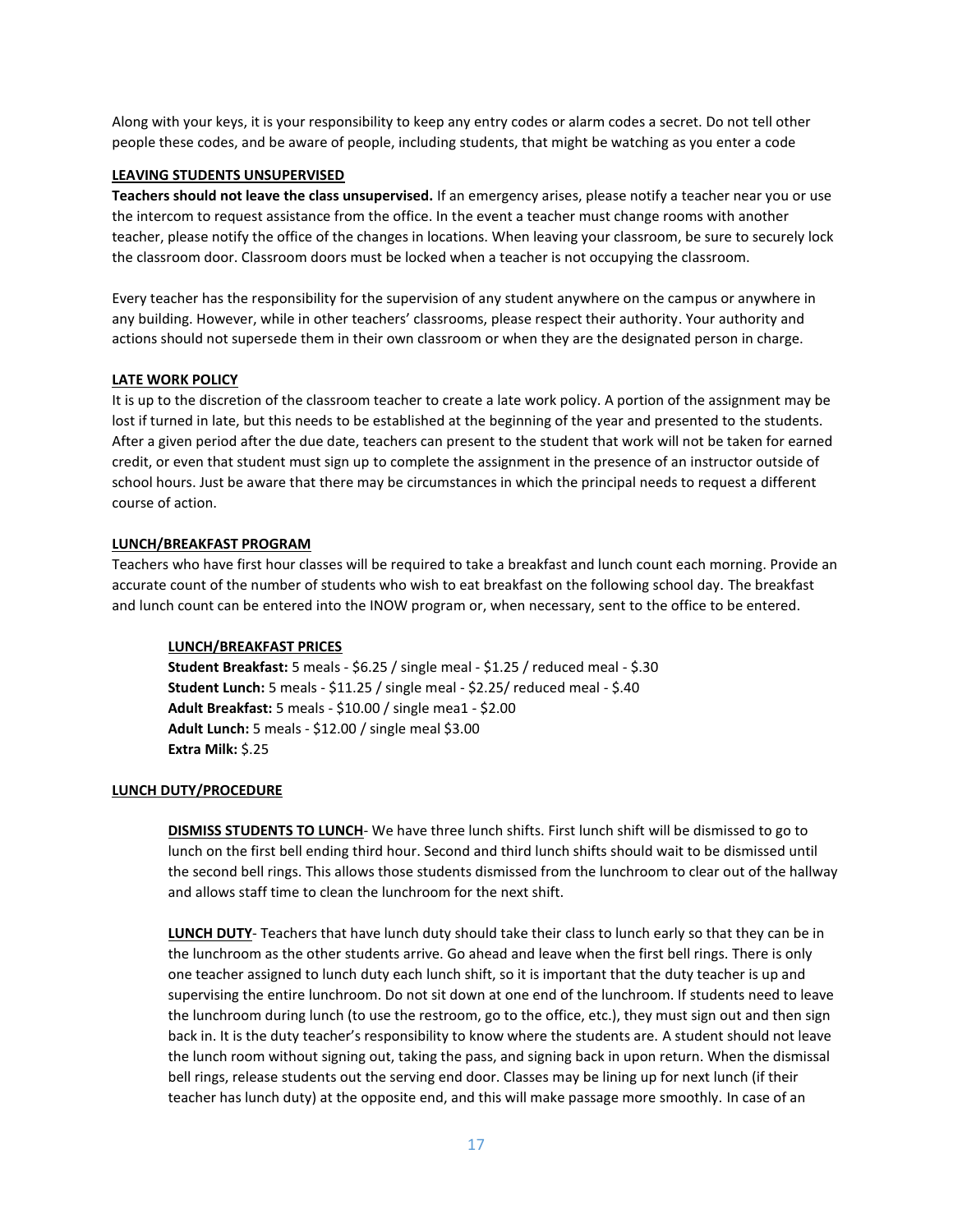emergency, use the intercom to contact the office or make sure there is another adult staff member that can supervise if you must leave the scene.

**STUDENT BEHAVIOR**- Even though lunch is considered a break time for students, they are still expected to act appropriately, and it is the responsibility of the duty teacher to keep order. Students should remain seated unless dumping their trays or other reasonable purpose. Noise level should be kept at a normal level. Students should not yell across the room to another student. No throwing of food or objects. No playing with or messing up food. Students should eat what they want and dispose of the rest in a timely fashion.

#### **MAINTENANCE**

Should you have a maintenance issue (repairs, plumbing, a/c, etc.) or know of a maintenance issue, complete the Maintenance Request Form and submit it to the office.

#### **MAKE-UP WORK POLICY**

It is the student's responsibility to obtain work when he/she misses school or class, but please work with students that are trying to gather work due to absences. A student should have the same number of days to make up work as the number of days that they were absent.

#### **MEETINGS**

**FACULTY MEETINGS**- It is important to occasionally meet together as a staff. Faculty meetings will typically happen once a month. Staff will be notified in advance of scheduled meetings. In an effort to assure staff members can attend the meetings, there will be two meetings held on meeting day. One in the morning (7:30-8:00 A.M.) and one in the afternoon (3:10-3:40 P.M.). Each teacher should attend one of these two meetings. If a teacher cannot make it to one of these meetings, it is the teacher's responsibility to both let the principal know the circumstances of the absence and arrange a time to meet with the principal to be informed of any missed information. In lieu of having long meetings or having unnecessary meetings, the principal may inform you of information via email, or may cancel a scheduled meeting. So please check your email.

**CLUB/ORGANIZATION MEETINGS**- We have scheduled club days, so sponsors of clubs, organizations, teams, etc. should use these days to meet. See the Club Day Schedule in your white teacher binder. If a club does not have a scheduled time on club day, there are two open slots that may be requested through the office secretary.

If it is necessary to have a meeting outside of club day, supervisors need to notify the principal in advance, at least one week prior. It is the responsibility of the sponsor to then notify the other teachers of the meeting. No two organizations should be meeting at the same time unless both sponsors approve this. Please respect other classes and organizations and book your time well in advance.

**SCHEDULED PROFESSIONAL MEETINGS**- There will be other meetings scheduled when needed throughout the year that include but are not exclusive to meetings with parents, IEP meetings, 504 meetings and emergency staff meetings. Certified staff are expected to attend these meetings when needed or provide explanation of why they are not able to attend.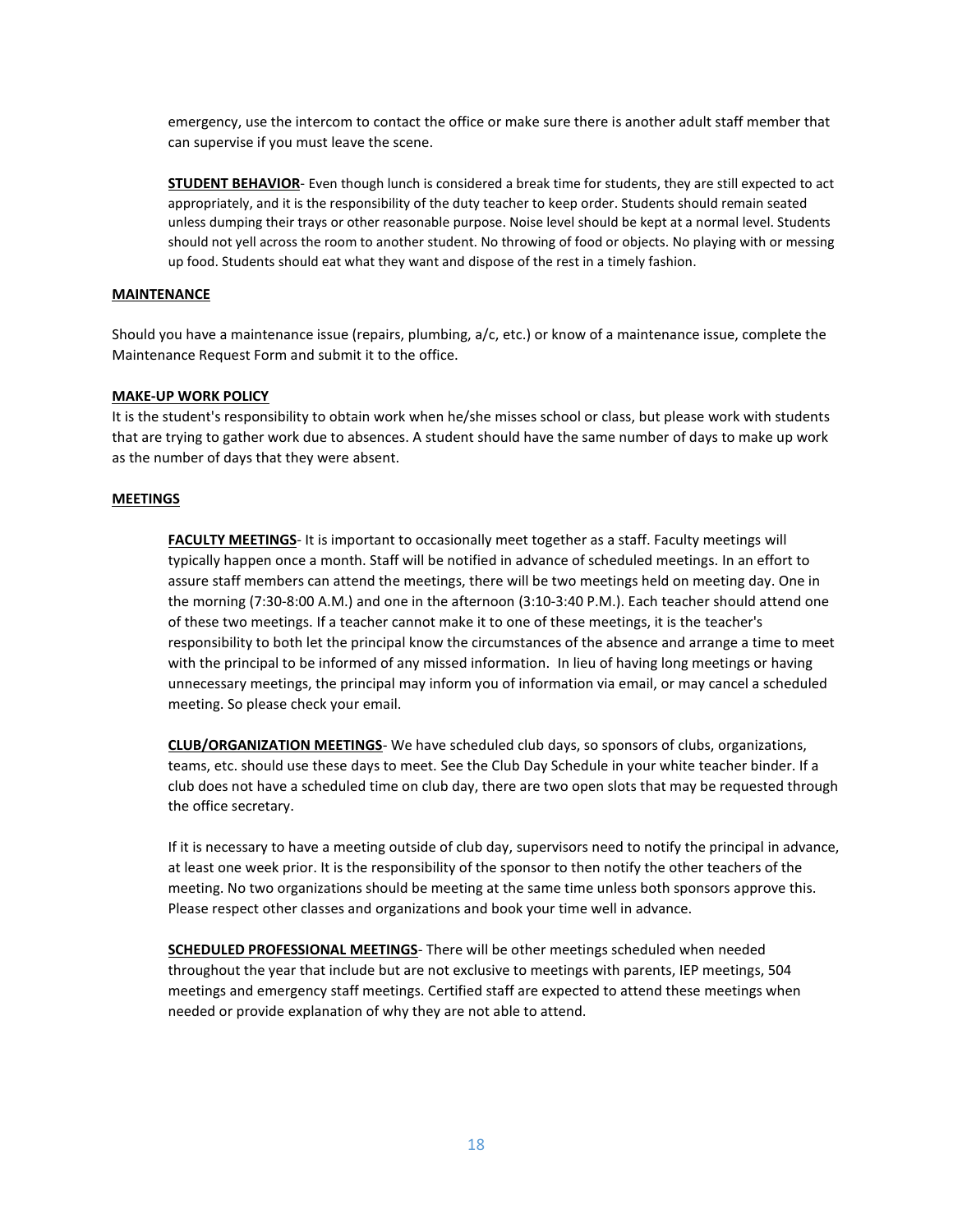#### **MISSOURI COURSE ACCESS PROGRAM**

The Valley R-VI School District participates in the Missouri Course Access and Virtual School Program. The program offers district students the opportunity to enroll in virtual school courses in a variety of grade level and content areas from K-12 grades. If interested in this program, please contact the school counselor, Megan Strange at mstrange@valley.k12.mo.us

#### **NURSE/INJURIES/HEALTH SERVICES**

The office of the school nurse is located in the main office. Cumulative health records are maintained for all students, which include their immunizations, history of diseases, results of testing at school, physical examination results, and other health information. All students sent to the nurse should have a general pass from the classroom teacher, as well as a Nurse Slip. If emergency care is needed, report to the office via intercom or send a student for help. It is better to err on the side of caution than to not take action. Incident Report Forms are available in the nurse's office and should be promptly returned.

Anytime a student or adult is injured, the office should be notified, as well as the nurse. Do not move the student or adult if the injury seems severe. Incident Report Forms are available in the Nurse's Office and should be completed as promptly as possible. It is better to err on the side of caution instead of getting a phone call from a parent asking why we did not do something about this. Send the student to the nurse if you have any doubt. Should a staff member be injured, it will need to be reported immediately.

#### **OPEN HOUSE NIGHT**

There will be one Open House Night held on an evening the week school starts. The hours are 5:00-7:00 P.M. You will be given the exact date closer to time. Students and parents can get the student's schedule for the school year and will be able to visit with teachers. All certified staff are expected to attend. Please dress professionally, be on time and use this time to make connections with the parents of the students you will have that year. Be friendly and helpful. Have in mind what you will say and have enough class syllabi to hand to the parents if you desire. Your rooms and hallways should look professional and complete by this night.

#### **PARENT CONTACT/TEACHER CONFERENCES**

Teachers should feel free to contact parents on an individual basis. Every parent contact should be documented. This contact can be done through email, conference, student planners and/or phone call. This is over and above what communication you do on Parent/Teacher Conference Night. Teachers should strive for positive parent contact.

In addition to these contacts throughout the year, teachers are asked by the principal to make a positive contact with parents of each student they have in advisory. This opens the door for positive communication at the start of the year between the school and parents of our students. This should be documented and turned in to the principal. In addition, teachers are requested to look for positive behavior from our students. They are to select a minimum of three students a month, write a report to turn in to the principal, and to contact that student's parents to inform them of what the teacher witnessed.

Parent/Teacher Conferences are scheduled in late October and March. These are required conferences and parents will be receiving their child's report card for the first and third quarter during this conference.

#### **TIPS FOR A MORE SUCESSFUL PARENT MEETING**

1. **Invite both parents** - Encourage both parents to attend conferences when possible. Misunderstandings are less common if both parents hear what you have to say; you'll be able to gauge the kind of support both parents give the child.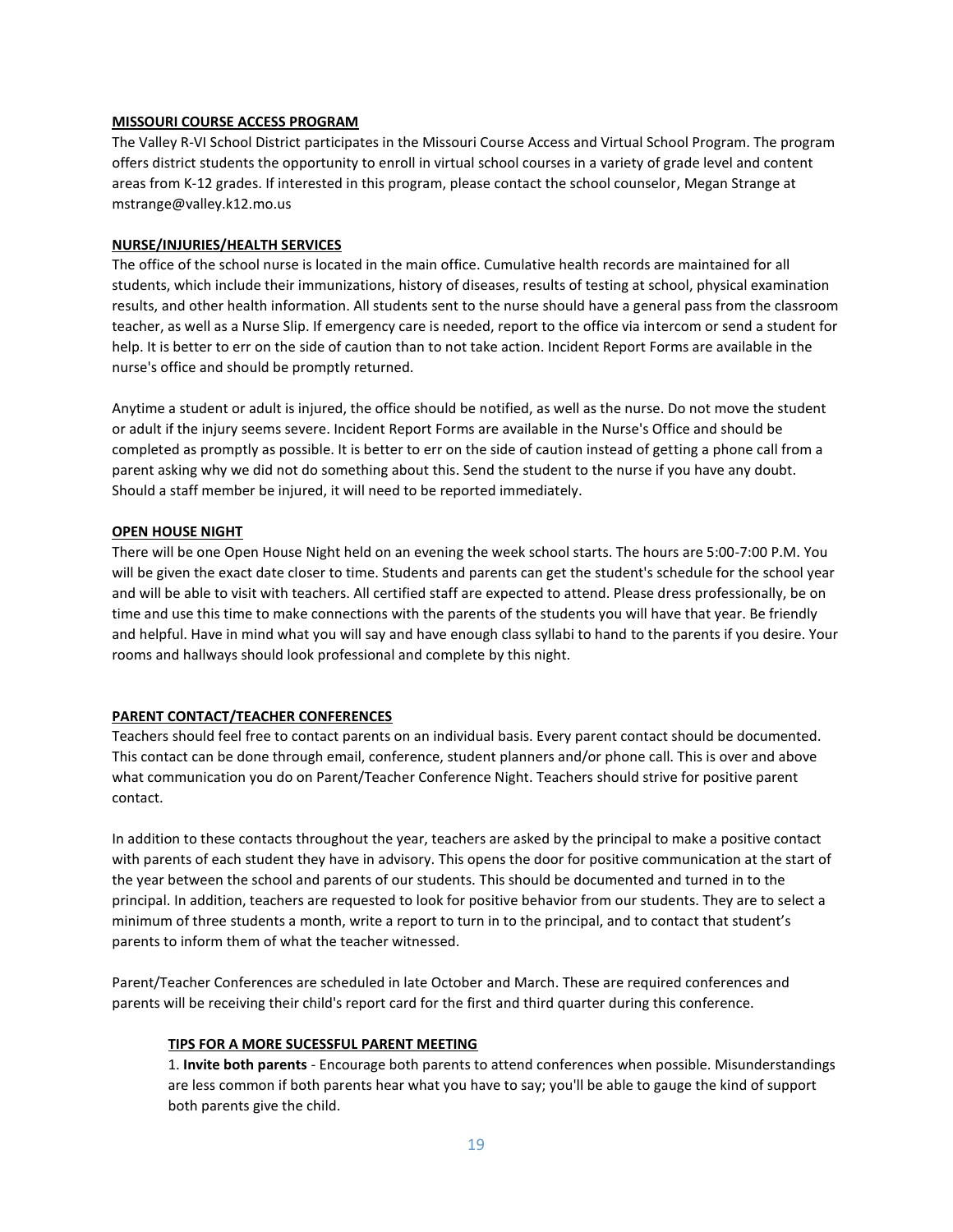2. **Make contact early** - You'll get your relationship with parents off to a good start if you contact them early in the year. Give parents an outline of what their child will be studying and let them know that you will always be available to meet with them.

3. **Allow enough time** - Don't make the parent feel rushed or feel like you are trying to get to the next parent. Listen and let them know you take the success of their child seriously.

4. **Be ready for questions** - Be prepared to answer specific questions parents may have. Questions may deal with any of the following: ability level, behavior, does my child work up to his/her potential, any special abilities, how can we help, etc.

5. **Plan ahead** - Have a general but flexible outline of what you are going to say.

6. **Greet parents near the entrance they'll use** - You'll alleviate anxiety and frustration and make parents feel more welcome.

7. **Get the name right** - Don't assume the parent's last name is the same as the child's.

8. **Avoid physical barriers** - Don't sit behind a desk. Arrange conference-style seating if possible so you'll all be equal parts together.

9. **Open on a positive note** - Start with a positive statement about the child's abilities or work interests. 10. **Structure the session** - As soon as the parents arrive, review the structure of the conference-the why, what, how and when-so you'll both have an agenda.

11. **Be specific in your comments** - Parents may flounder if you deal only in generalities. Pin down the concern by pointing out specifics.

12. **Offer a suggested course of action** - Parents appreciate being given specific direction. Be sure when offering advice to let parents know you're only making suggestions.

13. **Forget the jargon** - Education jargon can confuse parents. Talk in language that they can understand.

14. **Tum the other cheek**- In routine parent conferences, it's unusual to run into parents who are abusive and hostile. But it can happen. Hear the parents out, in as pleasant a manner as possible, without getting defensive.

15. **Ask for parents' opinion** - Let parents know you are interested in their opinions, are eager to answer their questions and want to work with them throughout the year to help make their child's education the best.

16. **Focus on strengths** - It's easy for parents to feel defensive, since many of them see themselves in their children. You'll help if you review the child's strengths and areas of need, rather than dwelling on criticism or stressing weaknesses.

17. **Use body language** - Nonverbal cues set the mood of the conference. Smile, nod, make eye contact, and learn forward slightly.

18. **Stress collaboration** - Let the parent know you want to work together in the best interest of the child. 19. **Listen to what parents say** - Despite the fact that we spend nearly a third of our lives listening, most adults are poor listeners. You'll get more out of a conference by listening to what the parents have to say. 20. **Ask about the child**- You don't want to pry, of course, but ask the parents if there's anything you should know about the child.

21. **Don't judge** - It may not always be possible to react neutrally to what parents say-their values may be very different from your own-but communicating your judgments of parents' attitudes or behaviors can be a roadblock to a productive relationship with them.

22. **Summarize** - Before the conference ends, summarize the discussion and what action you and the parents have decided to take.

23. **Wind up on a positive note** - When you can, save at least one encouraging comment or positive statement about the student for the end of the conference.

24. **Meet again if needed** - If you feel you need more time, arrange another meeting later rather than trying to rush everything.

25. **Keep a record of the conference** - You may find it helpful later to have a brief record of what was said in the conference.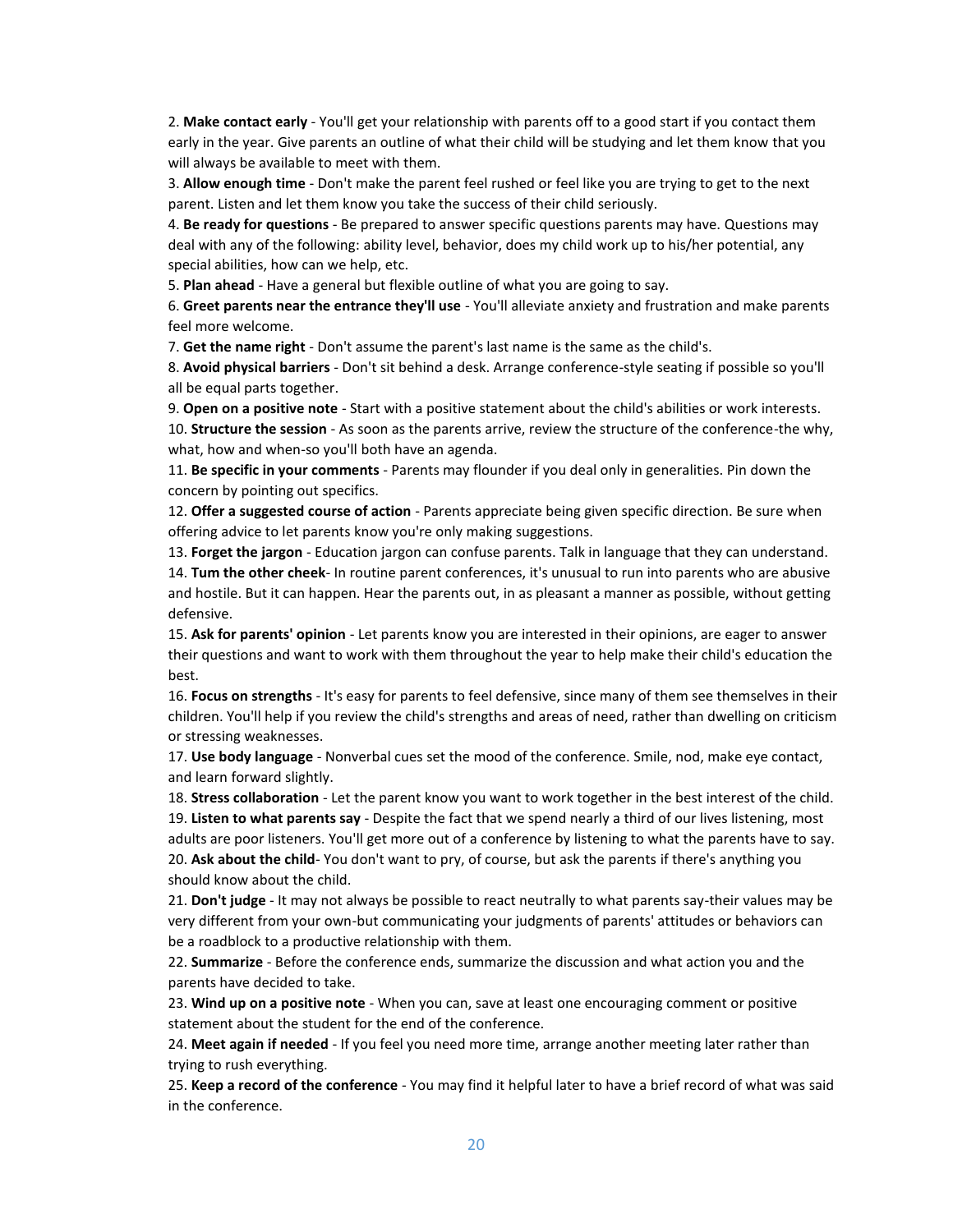#### **PLAN OF STUDY**

You will submit a Plan of Study to the principal the Friday before your week's lessons via email to your building principal's email. The Plan of Study should include your lesson objectives, brief description of activities, and Missouri Learning Standards. Please follow the format given to you when preparing your Plan of Study.

#### **PLANNING PERIOD**

The planning period is designed to permit the teacher an opportunity to prepare for classes and to confer with students, parents, and colleagues. It is very important that the planning period be used and not wasted. Educators are being held more accountable every year. Make good use of your planning time. Teachers are not to leave the building during their planning period unless prior arrangements have been made with the principal.

#### **PROFESSIONAL CONFERENCES**

Professional conferences are available for staff to attend. If interested in a conference, please make sure that the conference fits in with your Professional Growth Plan. Any staff member interested in going to a workshop or conference must complete a Professional Development Activity Budget Inclusion Request Form and tum it in to a PDC member. Care must be taken while completing the form as a lot of information is asked. Your request must be approved by the principal and PDC. If it is approved and you require a substitute teacher, you must complete a Request for Substitute form and turn it in to Central Office. After your trip, complete a purchase order for mileage and meal reimbursement, attach your meal receipts to the purchase order, and tum everything in to Central Office.

#### **PROFESSIONALISM OF TEACHER**

**BEHAVIOR**- Teachers must remember that they represent Valley R-VI School District at all times. Therefore, behavior from teachers should reflect this at all times. Teachers should always conduct themselves in a professional manner. Classroom behavior should be a model to the students of professionalism. Teachers should display proper language, gestures, emotional control, and character in their actions and interactions with students, parents, other staff and the population in general.

**DRESS**- While engaged as an agent of Valley R-VI School District, teachers are expected to dress professionally. Dress should coincide with their teaching activity and must also follow student dress code. Unless otherwise advised, blue jeans may be worn on Fridays, spirit weeks, and other announced occasions to be decided upon by the building principal.

**STAFF ETHICS AND CONDUCT**- Please remember that the welfare of a child is the first concern of the school district. It is the responsibility of the staff members to support programs and activities when in public. The philosophy for all staff, including administrators, is kids first. At times you may have a concern regarding another staff member. Should you have a concern regarding a staff member, please be sure to follow the chain of command, which first includes addressing your concerns with the individual with whom you have concerns. Talking about staff members behind their backs and/or in the lounge is unacceptable and leads to problems. When making criticism of staff members, committees, or programs, it should be done in a professional manner and to an administrator.

Staff members are to be faithful and prompt in attendance, support, and enforce board and building regulations, turn in reports on time, attend meetings as scheduled by the administration, look out for the safety and welfare of all students, dress professionally, refrain from using language, gestures, and mannerisms that are profane, and use the faculty lounge for its intended purpose.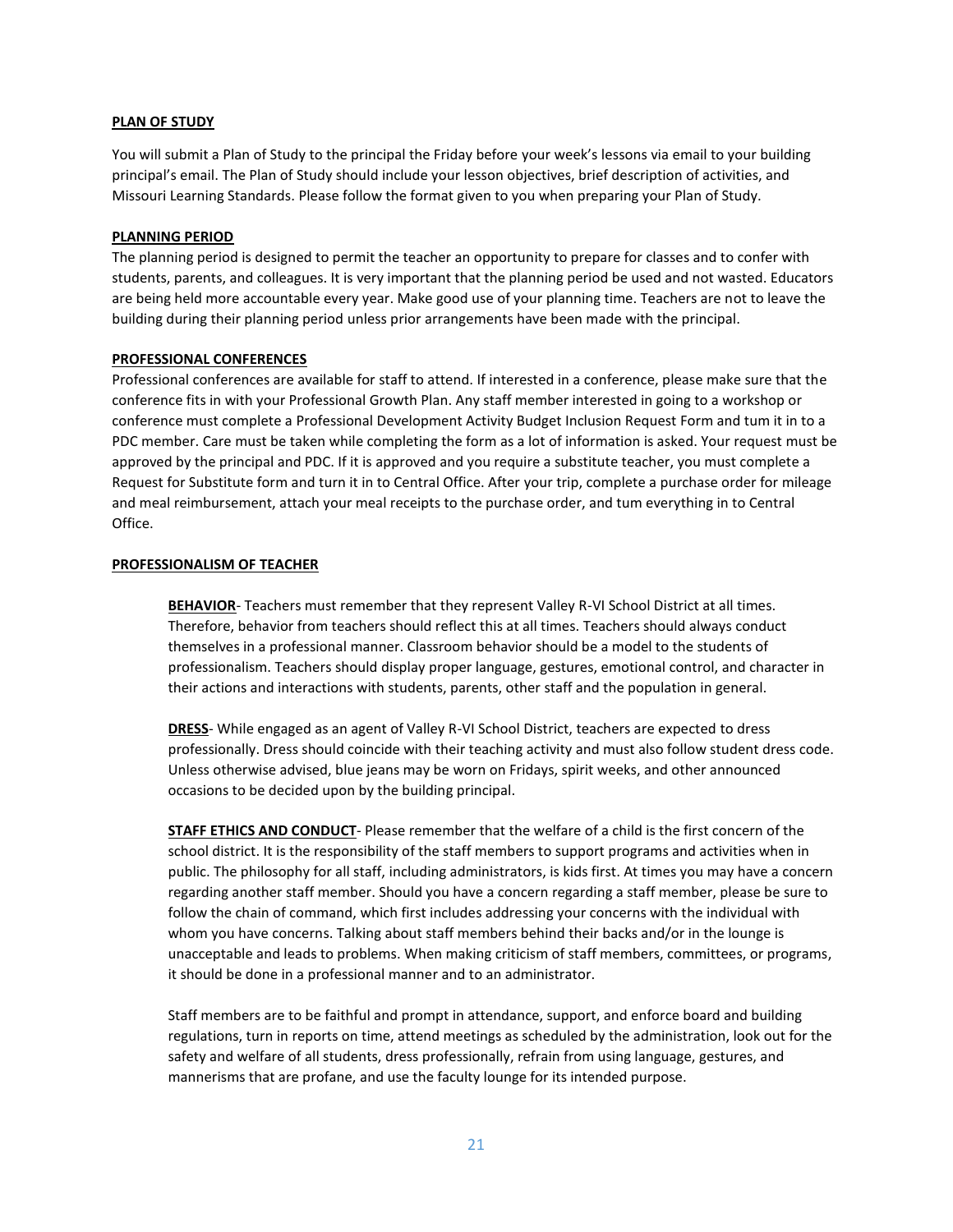Cell phone use for personal communication is strictly prohibited during instruction time. You should not be using your cell phone in any manner (talking, texting, social networking, etc.) during class time or any time you have students. Cell phones should be silenced as not to interfere with the educational environment. Please refrain from making personal phone calls or texting unless it is your break time.

**CONFIDENTIALITY**- Professional communication of educators requires no discussion of individual students and their problems in non-professional situations. The teachers' lounge and public places are inappropriate locations for these discussions.

#### **PROGRESS REPORTS**

A progress report for each student will be sent home approximately every three (3) weeks of each quarter period. Parents and guardians are encouraged to contact the teacher should they have any questions. When sending deficient grades home, please be sure to explain why the grade is low (missing work, low scores, etc.). A parent should never be surprised that the deficient grade is coming home. Be sure to keep in constant communication with parents.

#### **PURCHASE ORDER INSTRUCTIONS**

1. Any purchase that you make or order that you place needs to have an approved purchase order form before the order is placed. If you make an order or purchase without an approved purchase order, you may be personally responsible for the payment of that order.

2. Make sure you fill out the purchase order completely. For example, information to be included should be date, vendor name, vendor address, vendor phone number, vendor fax number, *ship to* information (your name and school address), P.O. number, and program (supplies, textbooks, PDC, etc.). If you are unclear as to whether there is a shipping and handling charge, please call the company for further assistance. Shipping and handling charges should be placed on the purchase order form before approval. 3. Paperclip the white, yellow and pink copies of P.O. together along with any receipts or order forms. Do not staple the paperwork together.

3. Please mark on your P.O. if the order has been faxed or phoned in. If you order by phone, please give the vendor the P.O. number on the purchase order form for reference. If it needs to be ordered for you, please attach a note to the P.O. with specific instructions and make sure that all contact information for the vendor is completed.

4. Keep a copy of the purchase order for your records and forward the original along with the pink and yellow copies through to the principal. Please route all packing slips, invoices, and sales tickets to Central Office as soon as you receive them.

5. Please return any receipts with the P.O. as soon as possible for payment of the credit accounts, such as Wal-Mart, etc. and any receipts for personal reimbursement. You will not be reimbursed for a purchase unless you have an itemized receipt attached to an approved P.O. that is made out to you.

Reminder: Reimbursement for meals due to workshops, conferences, etc. is not to exceed \$10.00 for breakfast or lunch and \$15.00 for meals after 4 P.M. You will be responsible for any additional charges. 6. The P.O. needs to be signed by your building principal. Then it needs to be taken to Central Office. The Superintendent will need to sign the P.O. also. Once the Board has approved the expense, payment will be sent out for the P.O. the day following the monthly board meeting. Regular board meetings are held on the third Thursday of each month.

7. If you need the purchase order paid that month, you will need to have the P.O. turned in by the second Friday of each month before the board meeting. Please plan ahead for activities or registrations that may need to be made in advance. Any P.O. received after the second Friday will be paid the following month.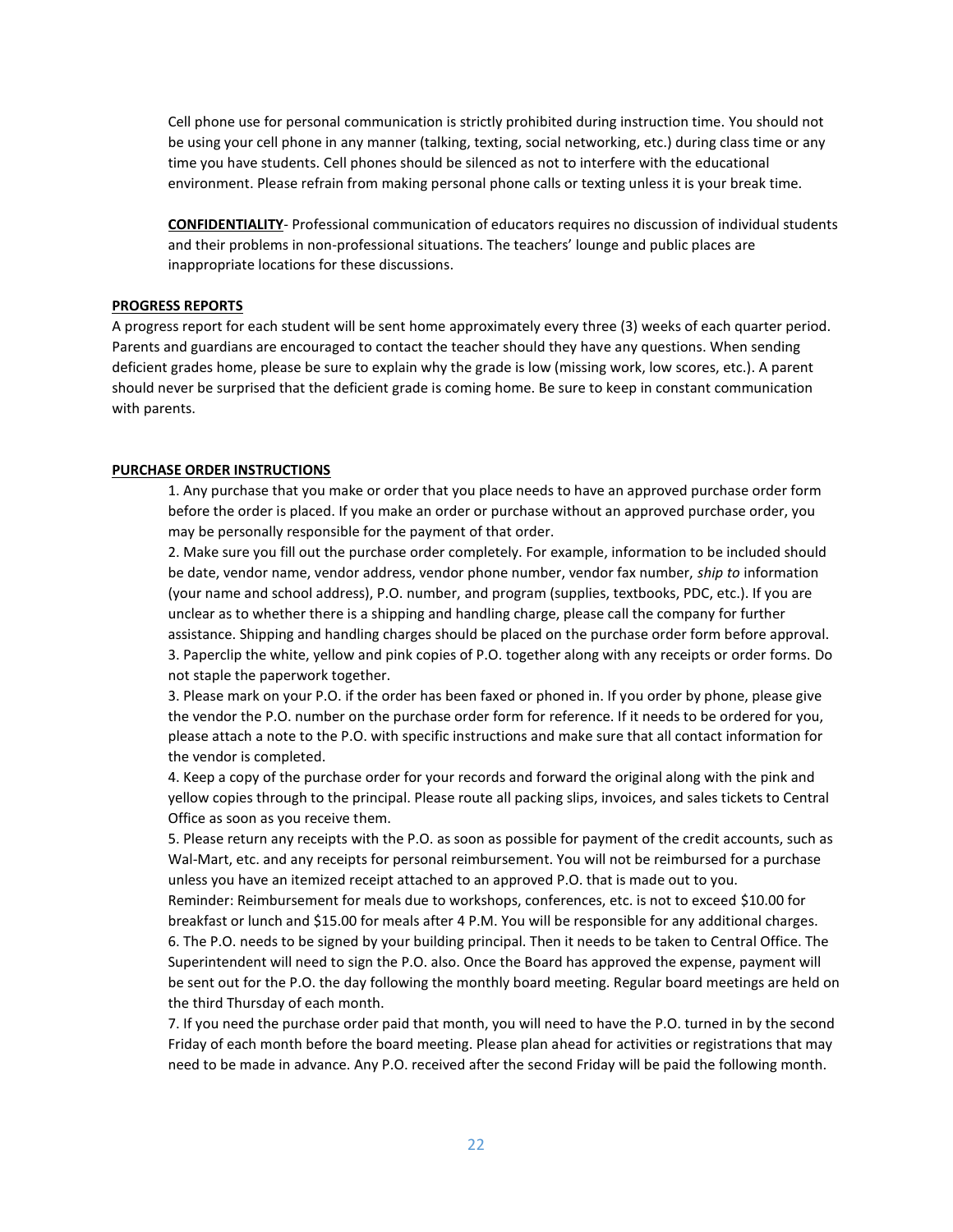#### **RECORDS AND REPORTS**

Some records and reports are essential to the success of running a school. Teachers are required to be very careful and accurate in the preparation of these forms. Accuracy and promptness are important points in successful teaching. Any change in a student's records must be channeled through the principal's office/counselor's office/special services provider.

#### **REPORTING STUDENT ABUSE**

The Board of Education believes that school staff members are in a unique position to assist children, families, and the community in dealing with the issue of child abuse and neglect. Child abuse is defined as any physical injury, sexual abuse or emotional abuse inflicted on a child other than by accidental means. Neglect is defined as the failure to provide the proper or necessary support, education, nutrition or medical, surgical or other care necessary for the child's well-being. Employees making reports of allegations of sexual abuse of a student will be provided immediate unrestricted use of communication technology and will be temporarily released from their work duties to make an immediate report.

#### **HOTLINE PHONE NUMBER: 1-800-392-3738**

When calling the hotline phone number, be prepared to answer questions about the events being reported, any details given to you by the victim or other concerned persons, and be prepared to provide personal information on the child such as child's date of birth, address, phone number, parents' names, and any other information requested.

If a school employee has a reasonable belief (including a report of abuse) to believe that a student has been or maybe subjected to abuse or neglect, such employee and the Superintendent shall report the information immediately upon receiving the information to the Children's Division. Thereafter, the Superintendent will investigate the allegation for the purpose of making decisions about the accused person's employment. Depending upon the specific facts, the District may place the alleged abuser on paid leave of absence, place the employee in a non-student contact position, initiate dismissal proceedings, or continue the employee in their present position pending outcome of the investigation.

Any school district employee, acting in good faith, who reports alleged sexual misconduct on the part of a school employee will not be disciplined or discriminated against because of such reporting.

The District will annually provide employee training, which will include but not be limited to current information concerning identification of the signs of sexual abuse in children as well as the identification of the danger signals of potentially abusive relationships between children and adults. This training will emphasize the importance of mandatory child abuse reporting, including the obligation to report suspected abuse by other mandated reporters. Employees will receive training on the need for and methods to create an atmosphere of trust so that students believe their school and school employees are available to discuss matters concerning abusive behavior.

#### **SECURITY**

The safety of the students and staff is very important. All outside doors will be locked. There will be one access point to the building which is the main door in the front with the buzzer. Parents and visitors will be admitted into the school building by office staff. All doors will be locked and, if exiting the building, you will need to take your keys to re-enter the building. Do not wedge any door open. Do not allow students to wedge doors open. DO NOT OPEN THE DOORS FOR ANYONE. THEY MUST BE BUZZED IN THROUGH THE OFFICE.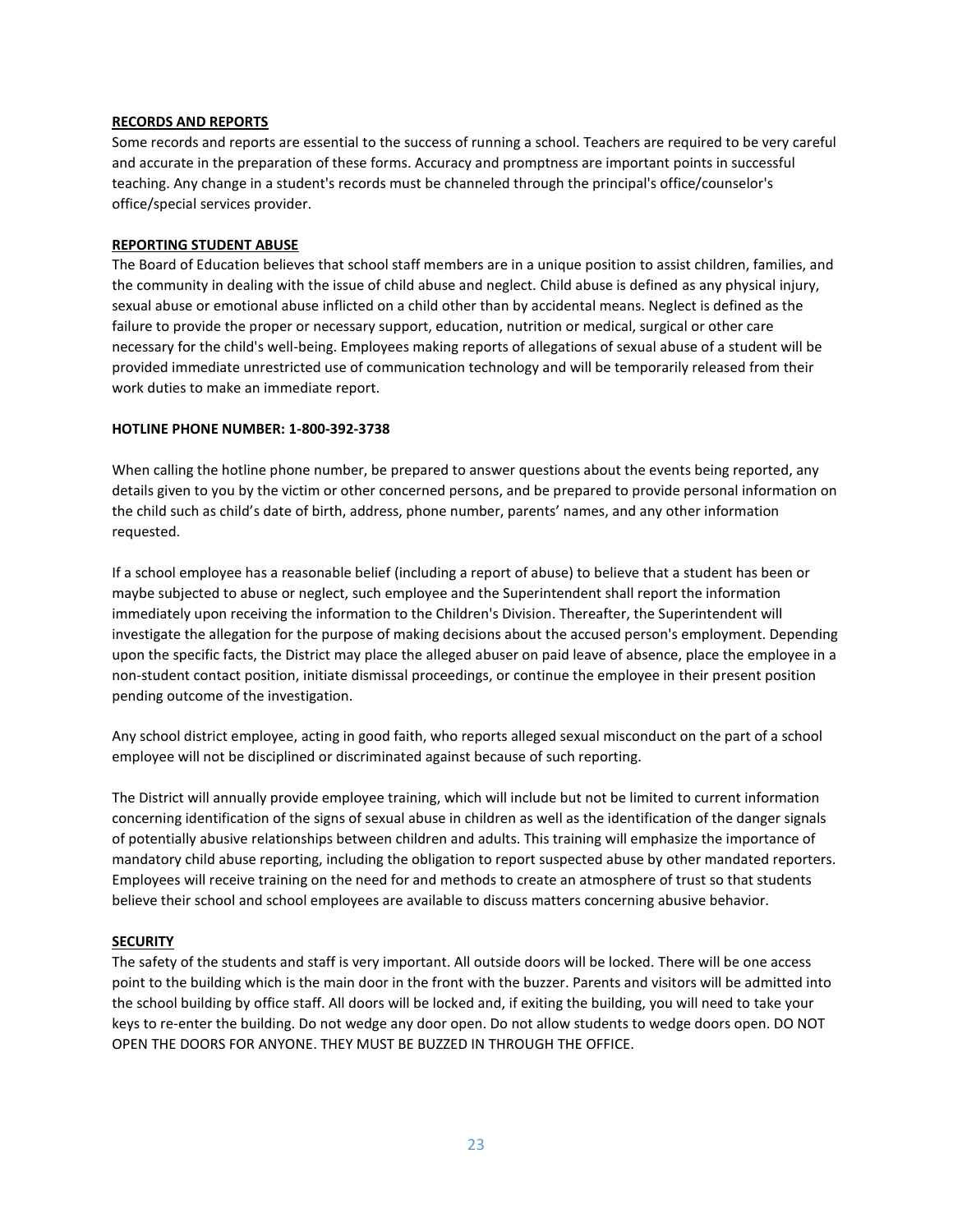#### **SEXUAL HARASSMENT**

Sexual harassment constitutes unlawful sex discrimination. It is the policy of the Board of Education to maintain a learning and working environment that is free from sexual harassment.

It shall be a violation for any employee of the School District to harass another staff member or student through conduct or communication of a sexual nature. It shall also be a violation of this policy for students to harass other students through conduct or comments of a sexual nature. Furthermore, it shall be a violation of this policy for any person who is not an employee or student of the District to harass a staff member or student of the District through conduct or comments of a sexual nature while such employee is engaged in the performance of duties for the District or while such student is under District supervision.

#### **PROHIBITION AGAINST HARASSMENT, DISCRIMINATION AND RETALIATION**

The District is committed to maintaining an educational and workplace environment that is free from discrimination, harassment, and retaliation in admission or access to, or treatment or employment in, its programs, services, activities and facilities. The District is committed to providing equal opportunity in all areas of education, recruiting, hiring, retention, promotion and contracted service.

#### **PROHIBITION AGAINST SEXUAL HARASSMENT AND RETALIATION UNDER TITLE IX**

Sexual harassment as protected by law is prohibited in this District. The District also prohibits retaliation against a person who files a complaint of sexual harassment or who participates in an investigation of allegations of sexual harassment under this Regulation.

#### **STUDENT EVALUATIONS**

Teachers are expected to conduct periodic evaluations of student progress (homework/performance events/tests). A periodic review of student progress in these areas will assist the teacher in determining the effectiveness of the teaching process/student learning. Expectations must be maintained at a high level, but that level must not exceed student ability/knowledge. Numerous deficient grades or incomplete assignments should serve as a signal of an impending problem. A consultation with the principal, mentor teacher, or a colleague may be requested. Teachers must prepare semester finals to be no more than 10% of a student's semester grade.

#### **No student's grade may be cut for disciplinary measures that are not outlined in the disciplinary code.**

#### **STUDENT HANDBOOK**

It is your responsibility to become familiar with the information in the Student Handbook. Classroom practices should follow the information contained in the handbook. It is the responsibility of all staff to aid in an effort to ensure students and staff are abiding by our school policies and procedures.

#### **STUDENT SUPERVISION**

Students should be supervised at all times. Never leave your class with unsupervised students. Be aware of students in areas such as bathrooms and locker rooms. There are ways to supervise what is going on without actually "hanging out" in the room.

Teachers are expected to help supervise students throughout the school. Besides maintaining discipline in the classroom, teachers' supervision duties include the hallways, restrooms, assemblies, after-school activities and games, etc. All teachers are expected to attend assemblies and help supervise. Each staff member is responsible for helping prevent damage to school property and preventing general misbehavior. This can only happen if you are actively supervising the students. All staff members should be vigilant to walk around while supervising. Sitting at your desk or working on other work is not actively supervising.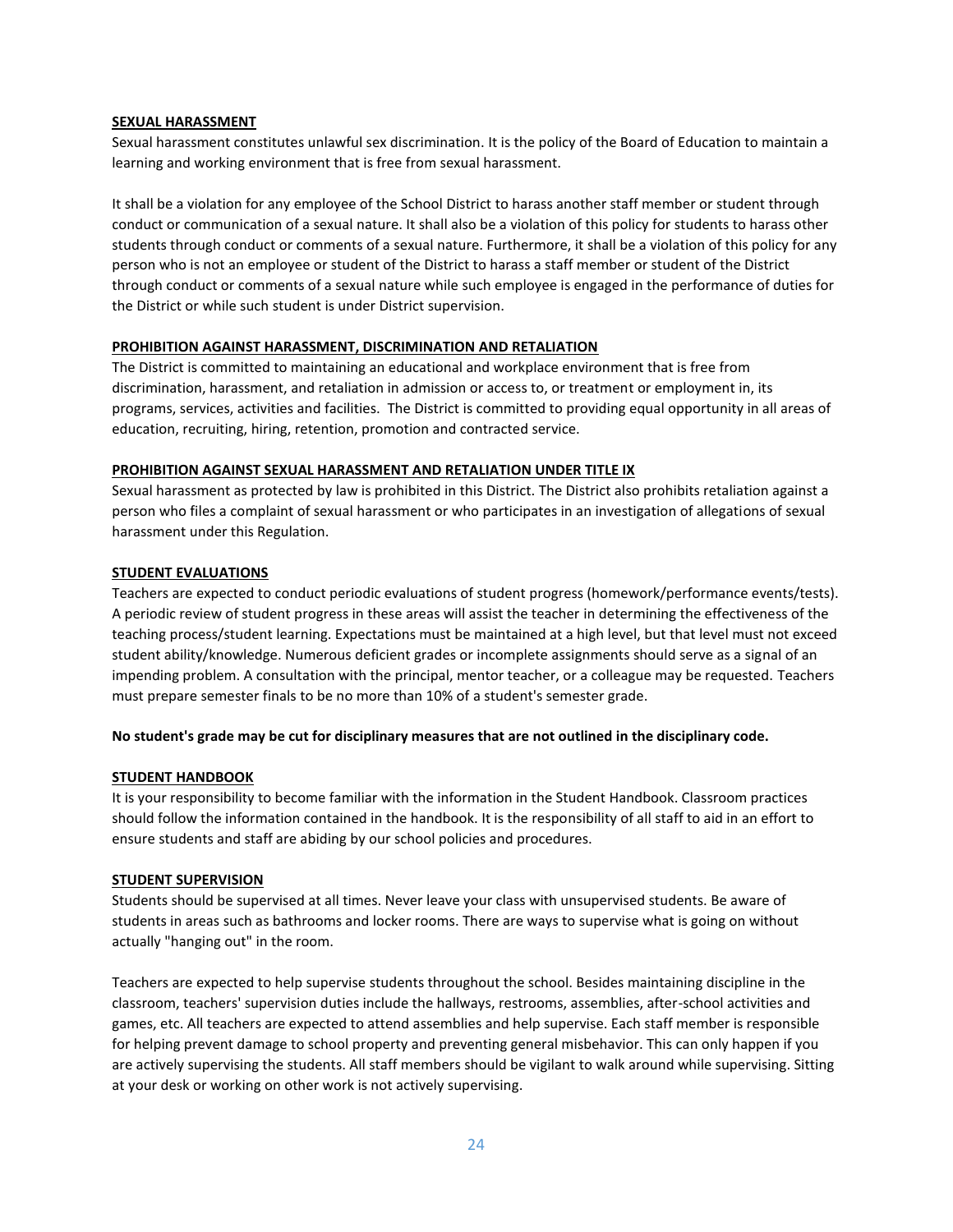If an emergency arises or a meeting is scheduled during your duty time, please find someone to cover your supervision. Let's work together as a team and help each other out.

#### **SUPPLIES AND EQUIPMENT**

Most standard supplies are available in the school office. No supplies/textbooks/workbooks/etc. may be ordered without the principal's approval and completion of a Purchase Order. All Purchase Orders must be typed (see *Purchase Order Instructions*). When an order is received, an invoice or shipping order must be checked for fulfillment of order or damage. The invoice or shipping order must then be signed, dated, and returned to the superintendent's secretary.

#### **SUSPENSIONS**

Students may be suspended from school. This can be an In-School Suspension (ISS) or Out-of-School Suspension (OSS). In both cases, teachers are required to gather all assignments that the student is required to take and submit them to the school office. Students will be required to complete all assignments for a grade for ISS. **TAKING ROLL**

Teachers need to take roll each period every school day and enter into the Tyler SIS system.

#### **TEACHERS' LOUNGE/FACULTY RESTROOMS**

Remember you are sharing the teachers' lounge with all staff. Please do your share and keep this room clean. Do not leave food to spoil in the refrigerator. The lounge and faculty restrooms are off limits to students.

#### **TECHNOLOGY**

No student is allowed to use the teacher computer as it contains private information. Please be safe and log out of your computer before leaving your computer. Do not bring your personal laptops to use at school.

#### **TECHNOLOGY REPAIR REQUESTS**

Should you have a technology issue (repairs, problems, questions, etc.), complete the Technology Repair Request Form and submit it to the office. You may also email the technology director, Chat Marler, directly with the issue at [cmarler@valley.k12.mo.us,](mailto:cmarler@valley.k12.mo.us) and cc the principal.

#### **TELEPHONE POLICY (STUDENTS)**

Students should be discouraged from using the telephone at school. Forgotten homework, books, permission to go home with a friend are not reasons to use the office phone. Teachers should use their own judgment to determine when it is appropriate to send a student to the office to use the phone. DO NOT send students to the office to make after-school arrangements with their friends. STUDENTS SHOULD NOT BE ALLOWED TO USE THEIR CELL PHONES OR OTHER TECHNOLOGY FOR THESE REASONS DURING THE SCHOOL DAY.

#### **TEXTBOOK/WORKBOOK/RESOURCE GUIDE PURCHASES**

Textbook, workbook, and classroom resource needs should be submitted to the building principal. Requests should include descriptions of items needed, as well as quotes for the purchase of the resources. If teachers need help with this, they should ask other teachers that have experience with this or their building principal.

If the request is approved, teachers will need to complete and submit a typed Purchase Order including any quotes to the principal. Upon the arrival of the ordered materials, teachers will check order fulfillment/damages and return a signed and dated invoice or shipping order to the superintendent's secretary.

Upon approval from the Library Media Specialist, teachers may request reference materials/videos that will be purchased using library funding.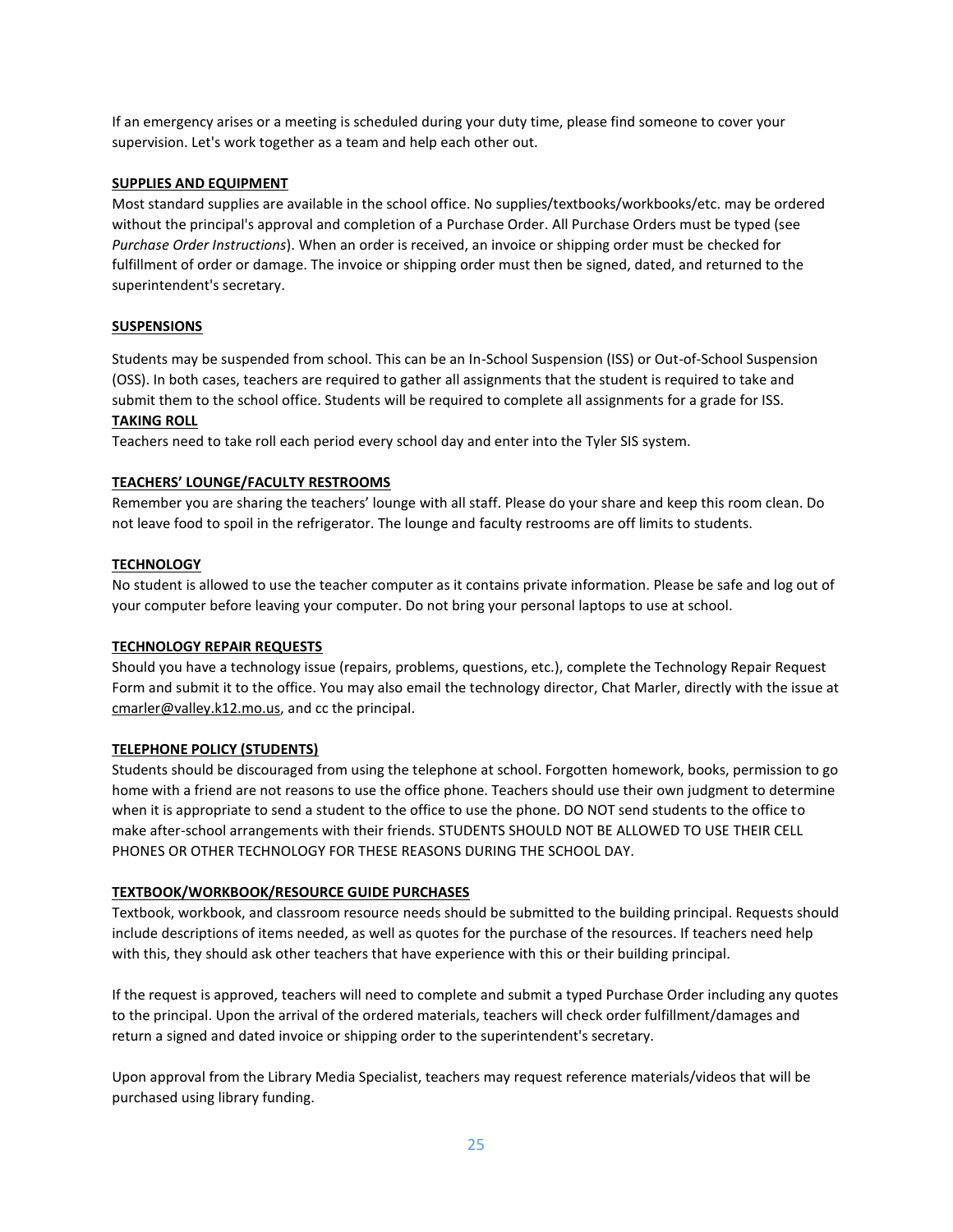#### **TIMESHEETS**

Any staff members that are on a time sheet need to access those forms from the secretary. This form is used to calculate the amount of hours you work each week. Your time sheet must be signed by the principal and turned into central office.

#### **TOBACCO-FREE CAMPUS**

Federal and state law require public school campuses to be alcohol, tobacco, drug and weapon free. This includes staff as well as students and patrons.

### **TUTORING**

Teachers are requested to make tutoring available to their students who are in need of extra assistance. Teachers need to complete the Tutoring Logs and tum them in to the building principal along with a Tutoring Time Sheet each month for pay. Teachers will receive \$25 per hour for tutoring. All tutoring must be done outside of school hours and cannot be done in conjunction with other duties turned in for pay, such as ASD.

Teachers are also expected to keep record of their tutoring hours, including date, time, subject, and names of students attending, to be turned in at the end of the school year to be submitted to DESE through MOSIS data entry. If you have any questions, please ask your mentor teacher or your building principal.

### **USE OF TRACKING DEVICES**

District employees are prohibited from requiring students to use an identification device that uses radio frequency identification technology, or related technology to identify the student, to transmit information regarding the student, or to monitor or trace the location of the student.

#### **VETERANS' DAY COMMEMORATION**

Each District school will devote at least one class period in preparation for Veteran's Day in order to convey the meaning and significance of Veterans' Day. In addition, the Board may annually designate Veterans' Day as a school holiday.

#### **VIDEOS**

Videos are not to be shown in the classroom unless authorized by the principal. These authorized videos must be related to the classroom curriculum and below the PG-13 rating. The principal has complete discretion on the viewing of any movie or video. Prior to showing a video, teachers are required to submit a Video Request form to the principal and receive approval. A minimum of one-day approval time is required.

#### **VISITORS**

Guests are welcome in our school building. In order for these guests to be received properly, the office should be notified in advance. All guests are required to sign in the office and receive a visitor's pass before reporting to the classroom. BE NICE AND WELCOME VISITORS TO OUR BUILDING! Visitors should not be left alone with the students.

#### **WEAPON-FREE CAMPUS**

Federal and state law require public school campuses to be alcohol, tobacco, drug and weapon free. This includes staff as well as students and patrons.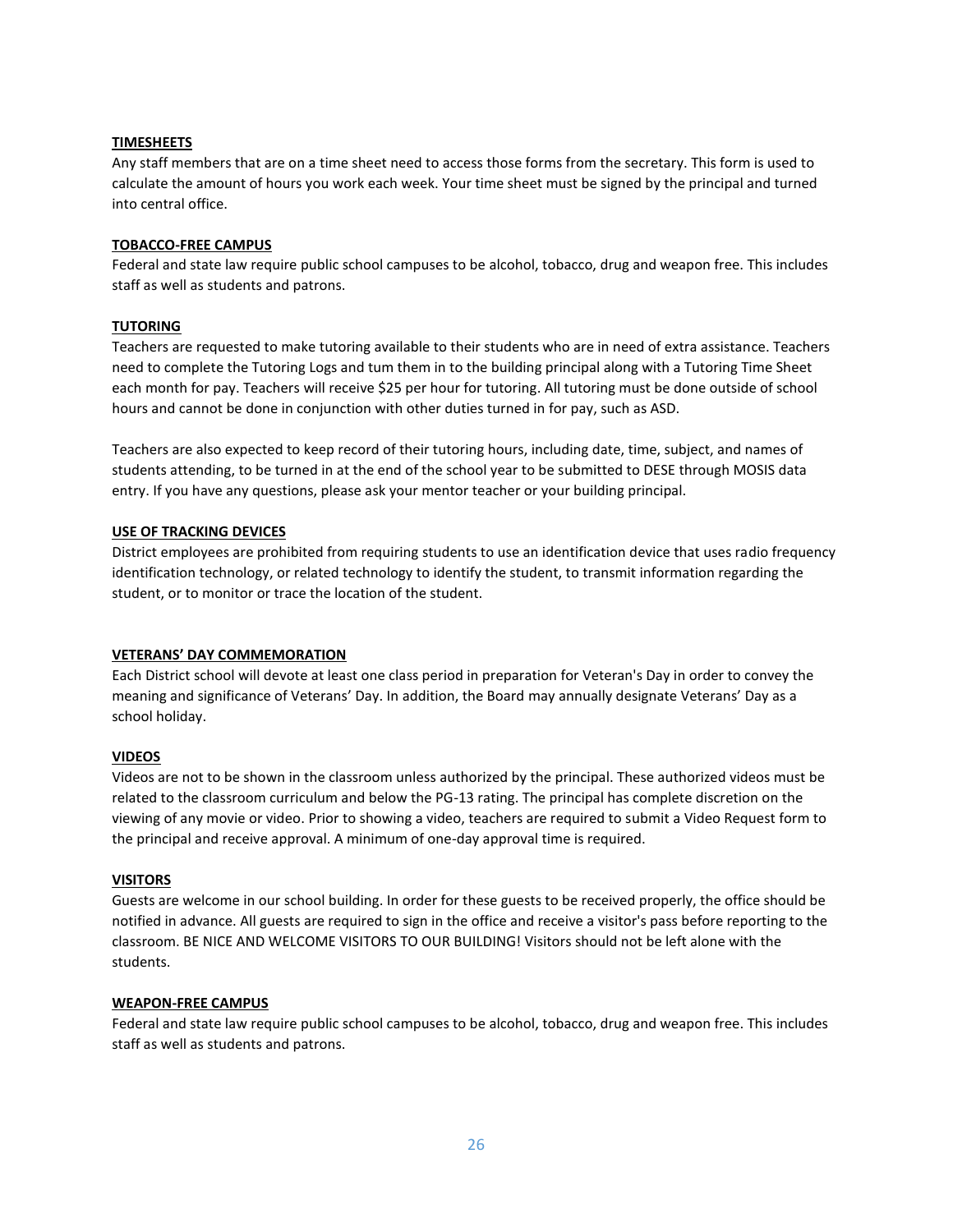#### **WEBSITE ACCESSIBILTY**

The District is committed to providing accessibility of its website for students, parents, and members of the community with disabilities by meeting or exceeding the requirements of Section 508 of the Rehabilitation Act (29U.S.C. 794d), as amended in 1998, Americans with Disabilities Act (ADA), Section 504 and Title II. Section 508 is a federal law that requires agencies to provide individuals with disabilities equal access to electronic information and data comparable to those who do not have disabilities, unless an undue burden would be imposed on the agency.

Information on the District's website will provide access either through modification of its website in conformance of the W3C WAI's Web Content Accessibility Guidelines (WCAG) or by providing the same information in a modality addressing an individual's disability. Students, parents and members of the community who have questions about the accessibility of content used, and/or would like to report barriers to accessing the District's website, please contact the District's Media Liaison, Jennifer Juliette, [jjuliette@valley.k12.mo.us](mailto:jjuliette@valley.k12.mo.us) or call 573-779-3515, ext. 1. You may also contact a district administrator (Dr. Michael Silvy, Superintendent of Schools, [msilvy@valley.k12.mo.us,](mailto:msilvy@valley.k12.mo.us) 573-779-3446, ext. 3; Ms. Jamie Warden, JH/HS Principal, [jamie.warden@valley.k12.mo.us,](mailto:jamie.warden@valley.k12.mo.us) 573-779-3515 ext.1; Mr. Caleb Tiefenauer, Elementary Principal, [catiefenauer@valley.k12.mo.us](mailto:catiefenauer@valley.k12.mo.us) 573-779-3332, ext. 2) with detailed information on the location of the page or document you are attempting to access so we can make it accessible. Please include your name, email address and phone number so that we may contact you to provide the information in another format.

The initial complaint or grievance should be made utilizing the procedures set forth in Policy/Regulation 1300- Prohibition Against Harassment, Discrimination and Retaliation. When administration receives the information, they shall immediately inform the designated District official. Once the District has been notified of inaccessible content, effective communication shall be provided as soon as possible to the reporting party to provide access to the information in a modality specific to the individual's disability condition.

A record of each complaint and grievance made pursuant to this Policy shall be maintained at the District's office. The record shall include a copy of the complaint or grievance filed, report of findings from the investigation, and disposition of the matter.

#### **WELLNESS POLICY**

The District promotes healthy schools by supporting wellness, good nutrition, and regular physical activity as part of the total learning environment. The District supports a healthy environment where children learn and participate in positive dietary and lifestyle practices. Schools contribute to the basic health status of children by facilitating learning through the support and promotion of good nutrition and physical activity. Improved health optimizes student performance potential. The goals of the District's wellness policy are as follows:

1. Provide a comprehensive learning environment for developing and practicing lifelong wellness behaviors. The entire school environment, not just the classroom, shall be aligned with healthy school goals to positively influence a student's understanding, beliefs, and habits as they relate to good nutrition and regular physical activity. A healthy school environment should not be sacrificed because of a dependence on revenue from high added fat, high added sugar, and low nutrient foods to support school programs.

2. Support and promote proper dietary habits contributing to student's health status and academic performance. All foods available on school grounds and at school-sponsored activities during the instructional day should meet or exceed the district nutrition standards. Emphasis should be placed on foods that are nutrient dense per calorie. To ensure high quality, nutritious meals, foods should be served with consideration toward variety, appeal, taste, safety, and packaging.

3. Provide more opportunities for students to engage in physical activity. A quality physical education program is an essential component for all students to learn about and participate in physical activity. Physical activity should be included in a school's daily education program from grades K through 12. Physical activity should include regular instructional physical education, co-curricular activities, and recess. A goal of 150 minutes per week for elementary students, 225 minutes per week for middle school students, and 2 units for high school students during high school years.

4. The District is committed to improve academic performance. Educators, administrators, parents, health practitioners, and communities should consider the critical role student health plays in academic stamina and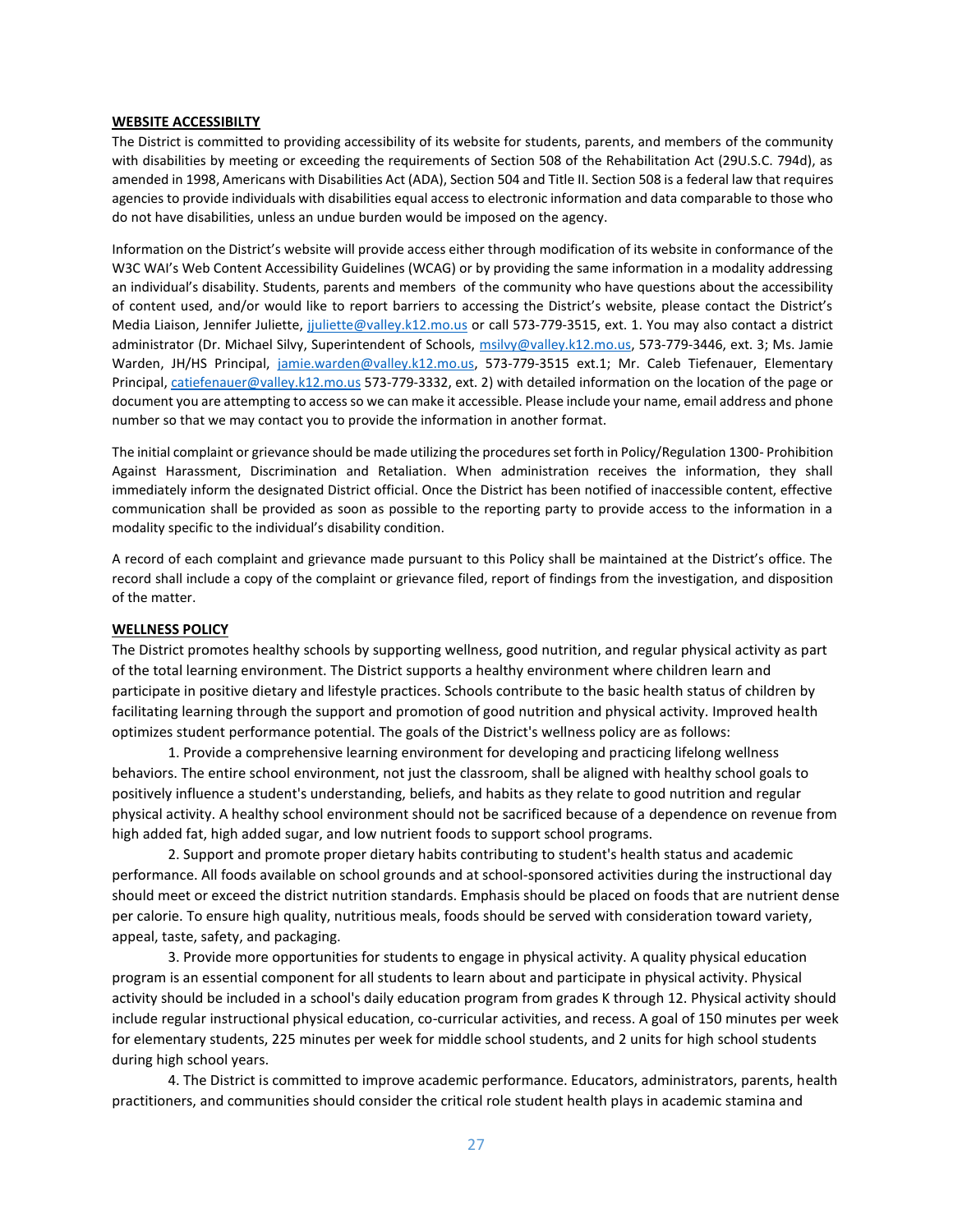performance and adapt the school environment to ensure students' basic nourishment and activity needs are met. To ensure widespread understanding of the benefits to school environments where nutritious foods are provided and where students have an opportunity for physical activity, a public awareness campaign that highlights research demonstrating the positive relationship between good nutrition, physical activity, and capacity of students to develop and learn should be conducted.

- 5. Establish and maintain a district-wide Nutrition & Physical Activity Advisory Council with the purposes
- of:
- Developing guidance to this policy
- Monitoring the implementation of this policy
- Evaluating policy progress
- Serving as a resource to school sites
- Revising policy as necessary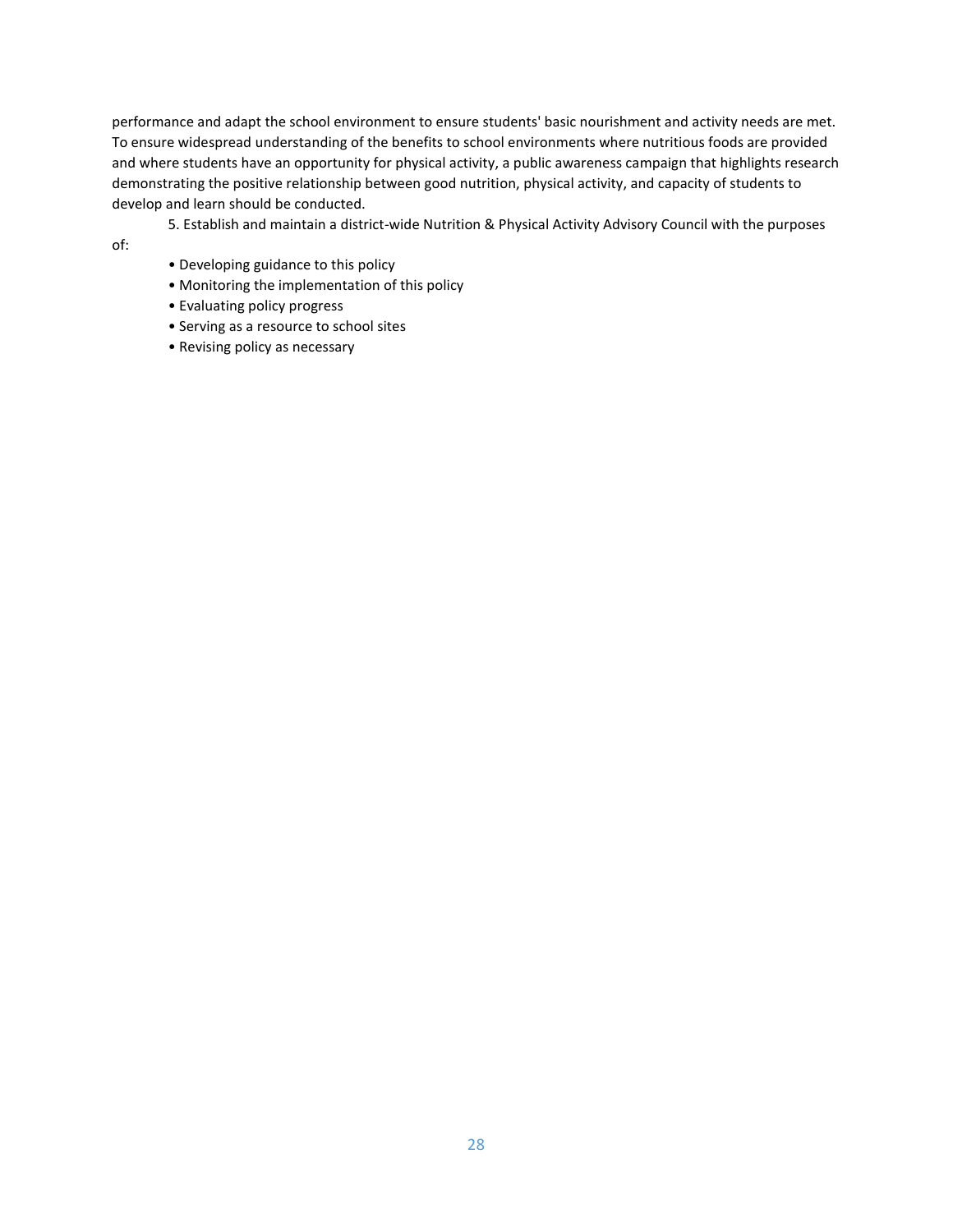## **Valley R-VI School District Technology Acceptable Use Policy**

## **I.) Users**

**A. Student Users -** No student will be given "privileged" access to the district's technology resources until the district receives a User Agreement signed by the student and the student's parent(s), guardian(s), or person(s) standing in the place of a parent. Students who do not have a User Agreement on file with the district may be granted permission to use the district technology by the superintendent or designee.

**B. Employee Users -** No employee will be given "privileged" access to the district's technology resources before the district has a signed User Agreement on file. Authorized employees may use the district's technology resources for reasonable, incidental personal purposes as long as the use does not violate any provision of district policy, regulation or procedure, hinder the use of the district's technology for the benefit of its students or waste district resources. Any use that jeopardizes the safety, security or usefulness of the district's technology is considered unreasonable. Any use that interferes with the effective and professional performance of the employee's job is considered unreasonable. Because computers are shared resources, it is not appropriate for an employee to access, view, display, store, print, or disseminate information via district resources, including e-mail or Internet access that students or other users could not access, view, display, store, print or disseminate, without authorization by the district.

**C. Board Member Users -** Members of the school Board may be granted user privileges, including a mail address, upon completion of a User Agreement. Board members will set an example of responsible use and will abide by district policies, regulations and procedures. Board members will comply with the Missouri Sunshine Law.

**D. External Users -** Consultants, counsel, independent contractors, and other persons having professional business with this school district may also be granted user privileges at the discretion of the Superintendent or Technology Director, subject to completion of a User Agreement and for the sole, limited purpose of conducting business with the school. External users must abide by all laws, district policies, regulations and procedures.

## **II.) Privacy**

A user does not have a legal expectation of privacy in the user's electronic communications or other activities involving the district's technology resources. All district technology resources are considered district property. The district may maintain or improve technology resources at any time. The district may remove, change or exchange hardware or other technology between buildings, classrooms, employees, students or any other user at any time, without prior notice. Authorized district personnel may load or delete new programs or information, install new equipment, upgrade any system or enter any system to correct problems at any time. The district may examine all information stored on district technology resources at any time. The district may monitor employee and student technology usage. Electronic communications (email, instant messaging, text, etc.), all data stored on the district's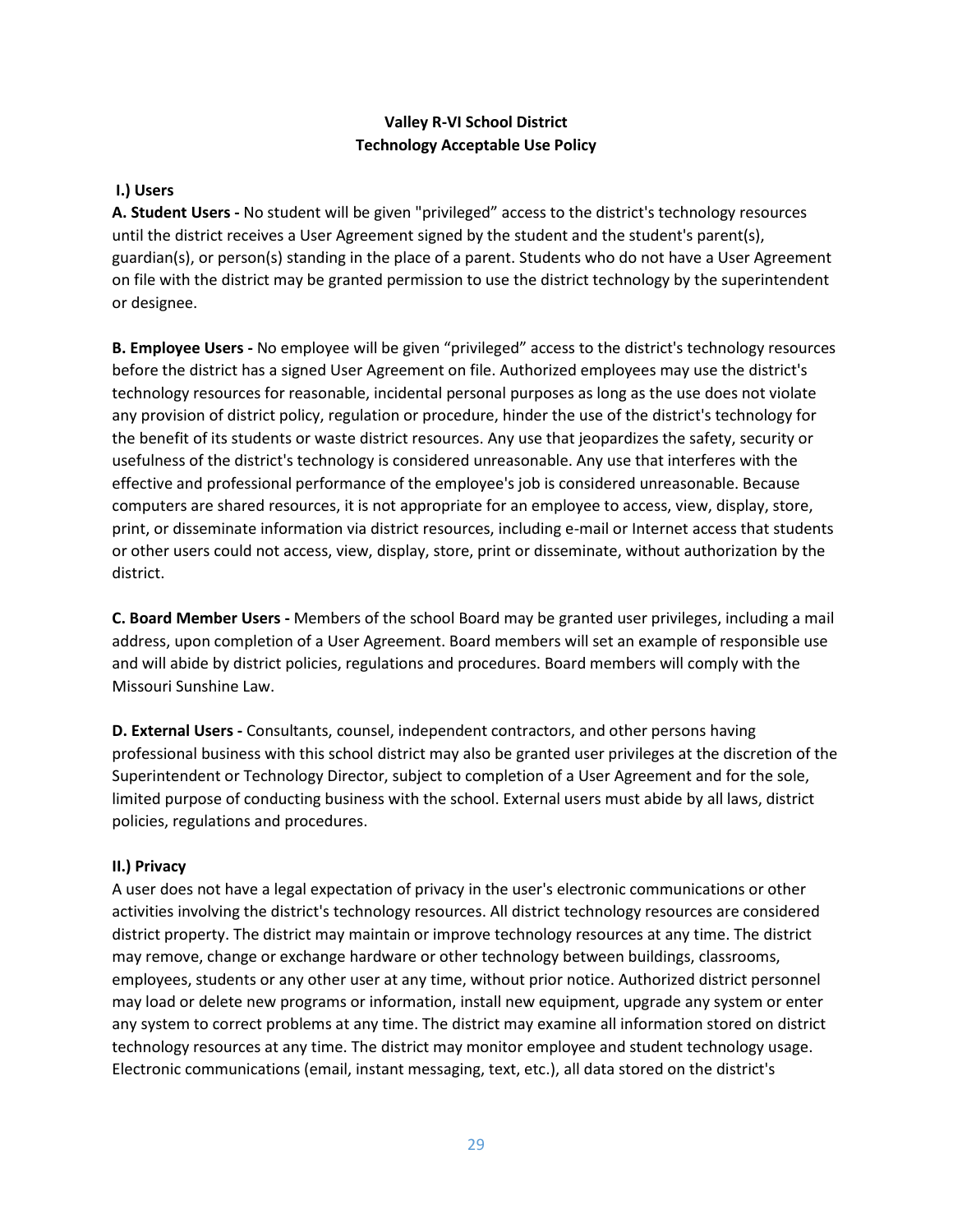technology resources, and downloaded material, including files deleted from a user's account, may be intercepted, accessed or searched by district administrators or designees at any time.

## **III.) Violations of Technology Usage Policies and Procedures**

Use of the district's technology resources is a privilege, not a right. A user's privileges may be suspended pending an investigation concerning use of the district's technology resources. Any violation of district policy, regulations or procedures regarding technology usage may result in temporary, long-term or permanent suspension of user privileges. The administration may use disciplinary measures to enforce district policy, regulations and procedures. Employees may be disciplined or terminated for violating the district's policies, regulations and procedures. Any attempted violation of district policy, regulations or procedures, regardless of the success or failure of the attempt, may result in the same discipline or suspension of privileges as that of an actual violation.

## **IV.) Damages**

A. All damages incurred by the district due to the misuse of the district's technology resources, including the loss of property and staff time, may be charged to the user. District administrators have the authority to sign any criminal complaint regarding damage to district technology.

B. The school district does not warrant that the functions of the system will meet any specific requirements the user may have, or that it will be error-free or uninterrupted; nor shall it be liable for any direct, or indirect, incidental, or consequential damages (including lost data, information, damage to media, etc.) sustained or incurred in connection with the use, operation, or inability to use the system.

## **V.) General Rules and Responsibilities**

A. Using another person's user ID and/or password for any reason is prohibited.

B. Sharing one's user ID and/or password with any other person is prohibited.

C. Deleting, examining, copying or modifying files and/or data belonging to other users without their prior consent is prohibited.

D. Mass consumption of technology resources that inhibits use by others is prohibited.

E. Unless authorized by the district, non-educational Internet usage is prohibited.

F. Making School District computing resources available to individuals not affiliated with the Valley R-VI School District without approval of the administration and/or technology director is prohibited. This includes but is not limited to; wireless access points, direct connections of foreign equipment to the district's network and the sharing of district software.

G. Using proxy servers or trying to bypass the District's Internet filtering in anyway is prohibited.

H. Changes to the computer's operating system in any way is prohibited. This includes but is not limited to changing an IP address, changing display settings and changing any other computer settings.

I. Connecting any non-district external device to the network such as a laptop, USB drive or router is prohibited.

J. Use of district technology for soliciting, advertising, fund raising, and commercial purposes or for financial gain is prohibited, unless authorized by the district.

K. Users are required to obey all laws, including criminal, copyright, privacy, defamation and obscenity laws. The school district will render all reasonable assistance to local, state or federal officials for the investigation and prosecution of persons using district technology in violation of any law.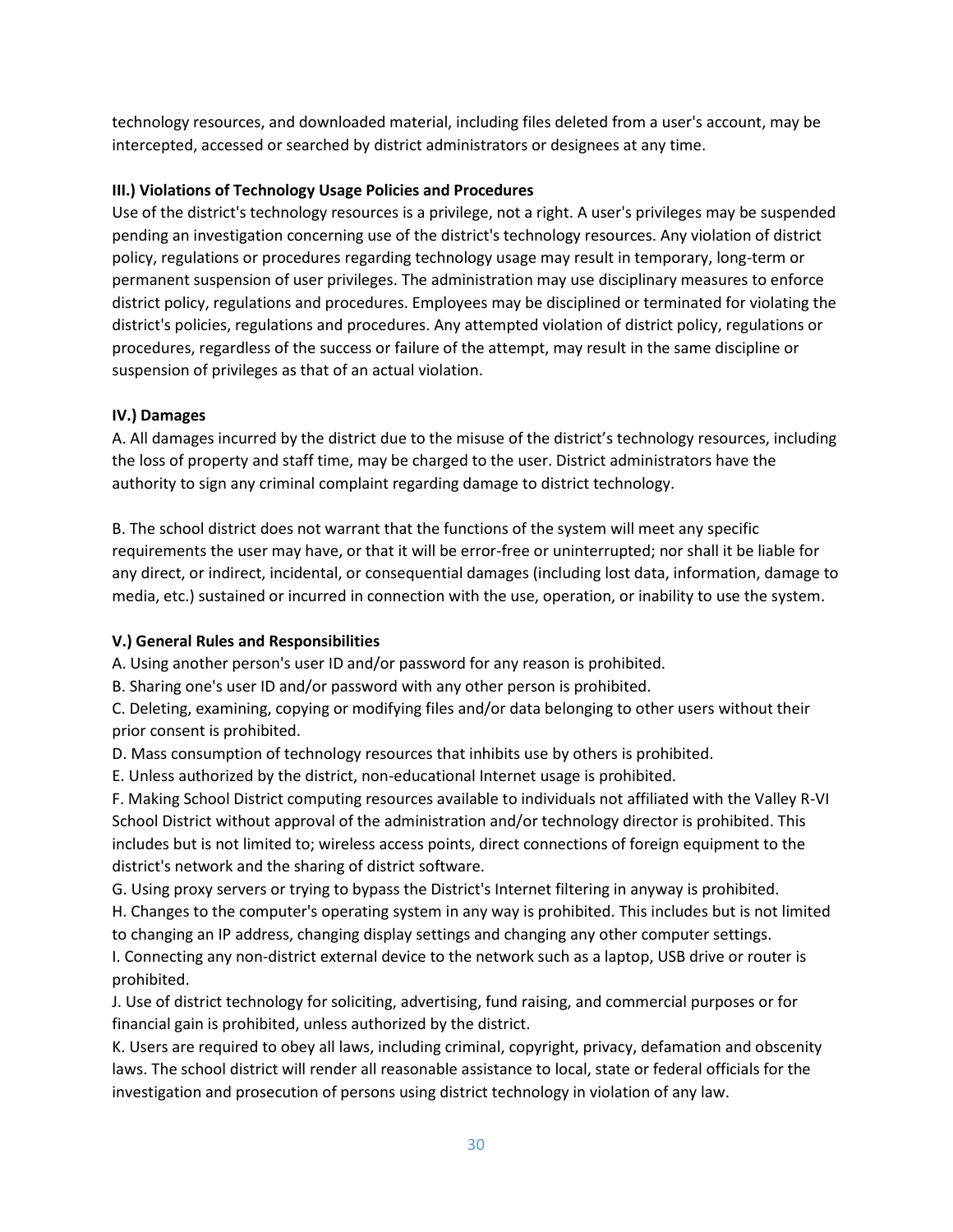L. Accessing, viewing or disseminating information using district resources, including e-mail or Internet access, that is pornographic, obscene, child pornography, harmful to minors, obscene to minors, libelous, pervasively indecent or vulgar, or advertising any product or service not permitted to minors is prohibited.

M. Accessing, viewing or disseminating information on any product or service not permitted to minors is prohibited unless under the direction and supervision of district staff for curriculum-related purposes. N. Accessing, viewing or disseminating information using district resources, including e-mail or Internet access, that constitutes insulting or fighting words, the very expression of which injures or harasses other people (e.g. threats of violence, defamation of character or of a person's race, religion or ethnic origin); presents a clear and present likelihood that, because of their content or their manner of distribution, will cause a material and substantial disruption of the proper and orderly operation and discipline of the school or school activities; or will cause the commission of unlawful acts or the violation of lawful school regulations is prohibited.

O. Any use that has the purpose or effect of discriminating or harassing any person or persons on the basis of race, color, religion, sex, national origin, ancestry, disability, age, pregnancy, or use of leave protected by the Family and Medical Leave Act or the violation of any person's rights under applicable laws is prohibited.

P. Any unauthorized, deliberate, or negligent action that damages or disrupts technology, alters its normal performance or causes it to malfunction is prohibited, regardless of the location or the duration of the disruption.

Q. Users may only use properly licensed software, audio or video media purchased by the district or approved for use by the district. Any other software must be approved by the district and installed by the district's technical staff. All users will adhere to the limitations of the district's technology licenses. Copying for home use is prohibited unless permitted by the district's license and approved by the district.

R. Users are prohibited from uninstalling any software off of the district's computers unless authorized by the administration or technology staff.

S. At no time will district technology or software be removed from the district premises, unless authorized by the district.

T. All users will use the district's property as it was intended. Technology or technology hardware will not be lifted, moved or relocated without permission from an administrator. All users will be held accountable for any damage they cause to district technology resources.

U. All damages incurred due to the misuse of the district's technology may be charged to the user. The district will hold all users accountable for the damage incurred and will seek both criminal and civil remedies, as necessary.

## **VI.) Technology Security and Unauthorized Access**

All users shall immediately report any security problems or misuse of the district's technology resources to a Teacher, Administrator, or the Technology Director. No person will be given access to district technology if he/she is considered a security risk by the Superintendent, Technology Director, or designee.

A. Use of district technology resources in attempting to gain or gaining unauthorized access to any technology system or the files of another is prohibited.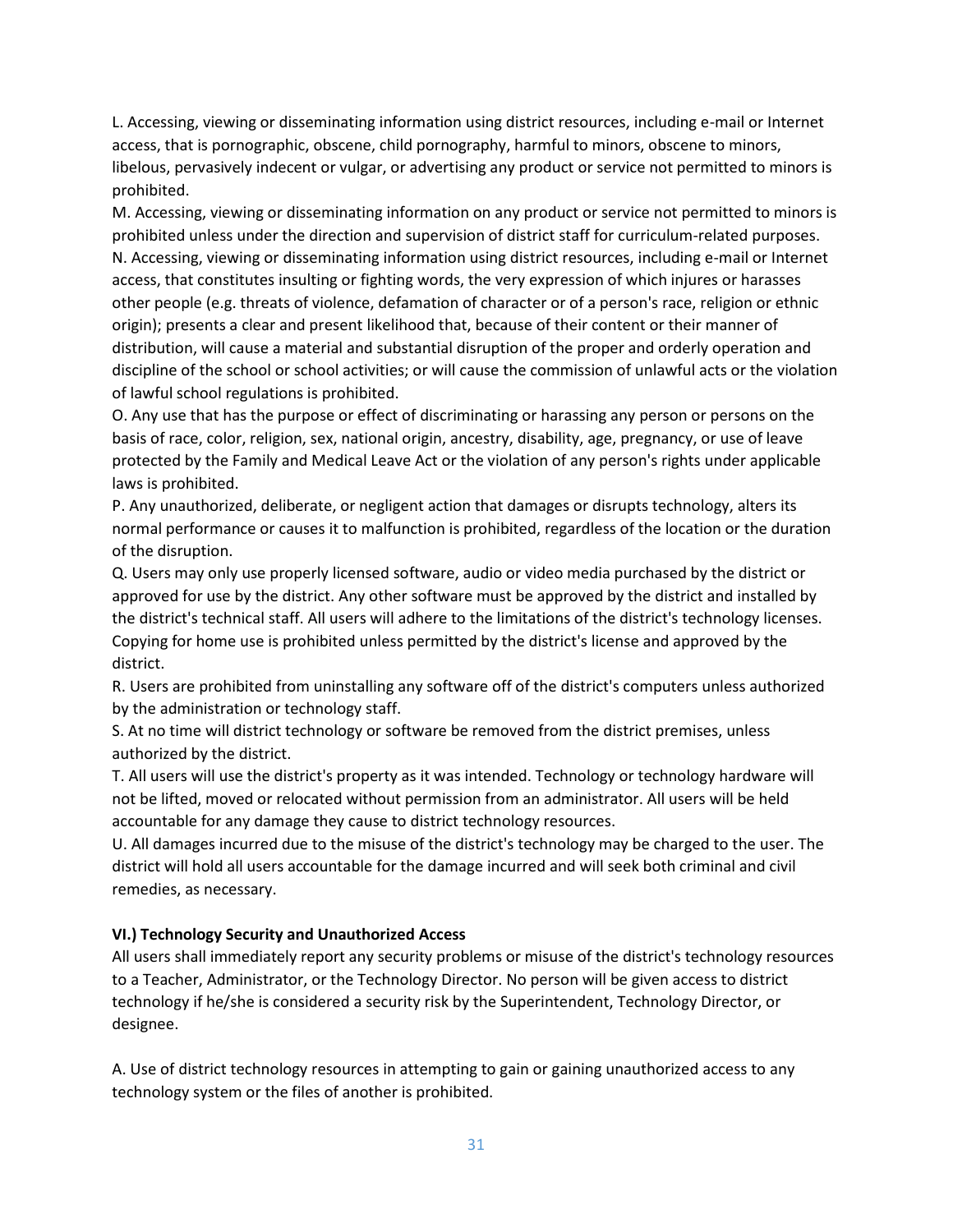B. Use of district technology to connect to other systems, in evasion of the physical limitations of the remote system, is prohibited.

C. The unauthorized copying of system files is prohibited.

D. Intentional or negligent attempts, whether successful or unsuccessful, to interfere with the ability of others to utilize any district technology are prohibited.

E. Any attempts to secure a higher level of privilege on the technology resources without authorization are prohibited.

F. The introduction of disruptive/destructive programs into a school computer, the network, or any external networks is prohibited. Including, but not limited to; computer "viruses," "hacking" tools, scripts, & logic bombs.

G. Accessing Proxy servers for any reason without permission from the Technology Director is prohibited.

H. Any attempt to connect to other systems, in evasion of the district security systems, is prohibited. I. Any attempt to connect to district resources using equipment not approved by the technology Director is prohibited.

## **VII.) Online Safety - Disclosure, Use, and Dissemination of Personal Information**

A. All students will be instructed on the dangers of sharing personal information about themselves or others over the Internet.

B. Student users are prohibited from sharing personal information about themselves or others over the Internet, unless authorized by the district.

C. Student users shall not agree to meet with someone they have met online without parental approval.

D. A student user shall promptly disclose to his or her teacher or another school employee any message the user receives that is inappropriate or makes the user feel uncomfortable, in any way.

E. Users shall receive or transmit communications using only district-approved and district managed communication systems. For example, users may not use web-based e-mail, messaging,

videoconferencing or chat services, except in special cases where arrangements have been made in advance and approved by the district. Examples of approved services would include gaggle email for the students and school Gmail accounts for the staff.

F. All district employees will abide by state and federal law, Board policies, and district rules when communicating information about personally identifiable students.

G. Employees shall not transmit confidential student information using district technology, unless designated for that use. Employees will take precautions to prevent negligent disclosure of student information or student records.

H. No curricular or non-curricular publication distributed using district technology will include the address, phone number or email address of any student without permission.

I. Valley R-VI School District reserves the right to limit access to any materials designated by the administrators and/or Technology Director.

## **VIII.) Electronic Mail**

A user is responsible for all e-mail originating from the user's ID or password.

A. Forgery or attempted forgery of e-mail messages is prohibited.

B. Unauthorized attempts to read, delete, copy or modify e-mail of other users are prohibited.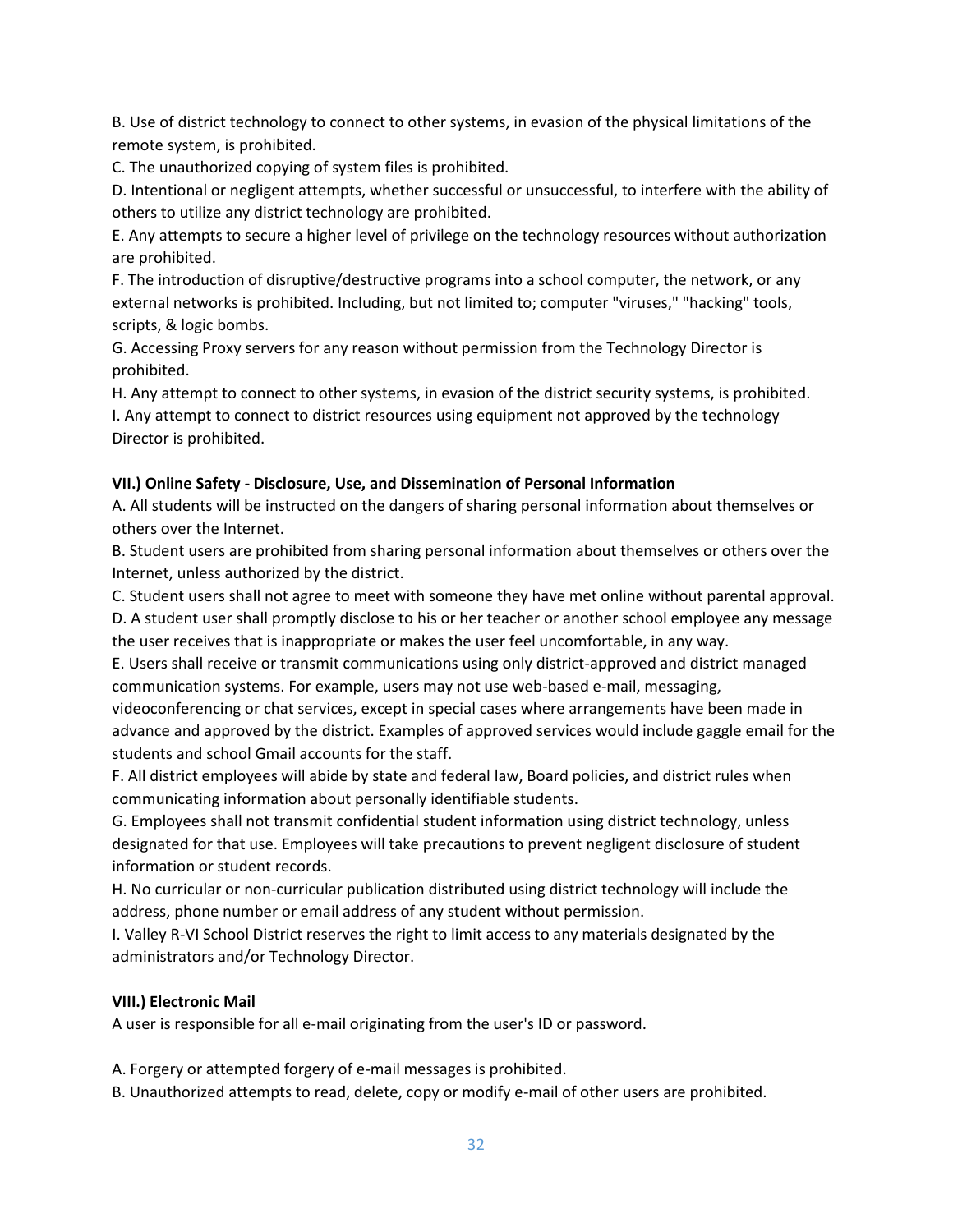C. All users must adhere to the same standards for communicating online that are expected in the classroom, and consistent with district policies, regulations and procedures.

## **IX.) Exceptions**

Exceptions to district rules may be made for district employees or agents conducting an investigation of a use that potentially violates the law, district policies, regulations or procedures. Exceptions may also be made for technology administrators who need access to district technology resources to maintain the district's resources or examine and delete data stored on district computers as allowed by the district's retention policy. i.e. Each spring the servers are cleared of data so that they will have storage for the coming year.

## **X.) Waiver**

Any user who believes he or she has a legitimate reason for using the district's technology in a manner that may violate any of the district's adopted policies, regulations and procedures may request a waiver from the Technology Director and the building principal, superintendent, or designees. In making the decision to grant a waiver to a student, the administrator shall consider the purpose, age, maturity, and level of supervision involved.

## **XI.) Exception of Terms and Conditions**

All terms and conditions as stated in this document are applicable to the Valley R-VI School District. These terms and conditions reflect the entire agreement of the parties and supersede all prior oral or written agreements and understandings of the parties. These terms and conditions shall be governed and interpreted in accordance with the laws of the State of Missouri, and the United States of America.

## **XII.) Violations and Discipline**

Discipline will be applied according to the severity of the offense. Administration shall judge the violation and authorize discipline accordingly. Disciplinary actions taken shall include, but are not limited to the following.

A. Each violation of the AUP will have a written report of the incident submitted to the building administration explaining the violation.

B. The offender shall have a conference with the building administrator.

C. The parent(s)/guardian(s) of the student will be notified of the offense and the discipline to be carried out.

D. Detention of a set number of days shall be assigned according to the severity of the offense.

E. Internet and/or network connectivity shall be removed for a set number of days.

F. Computer access shall be suspended or revoked.

G. Local and/or state authorities will be contacted and shall be given a report of the incident.

H. Employee disciplinary action shall be taken up to and including dismissal.

I. Students may be subject to disciplinary action up to and including expulsion.